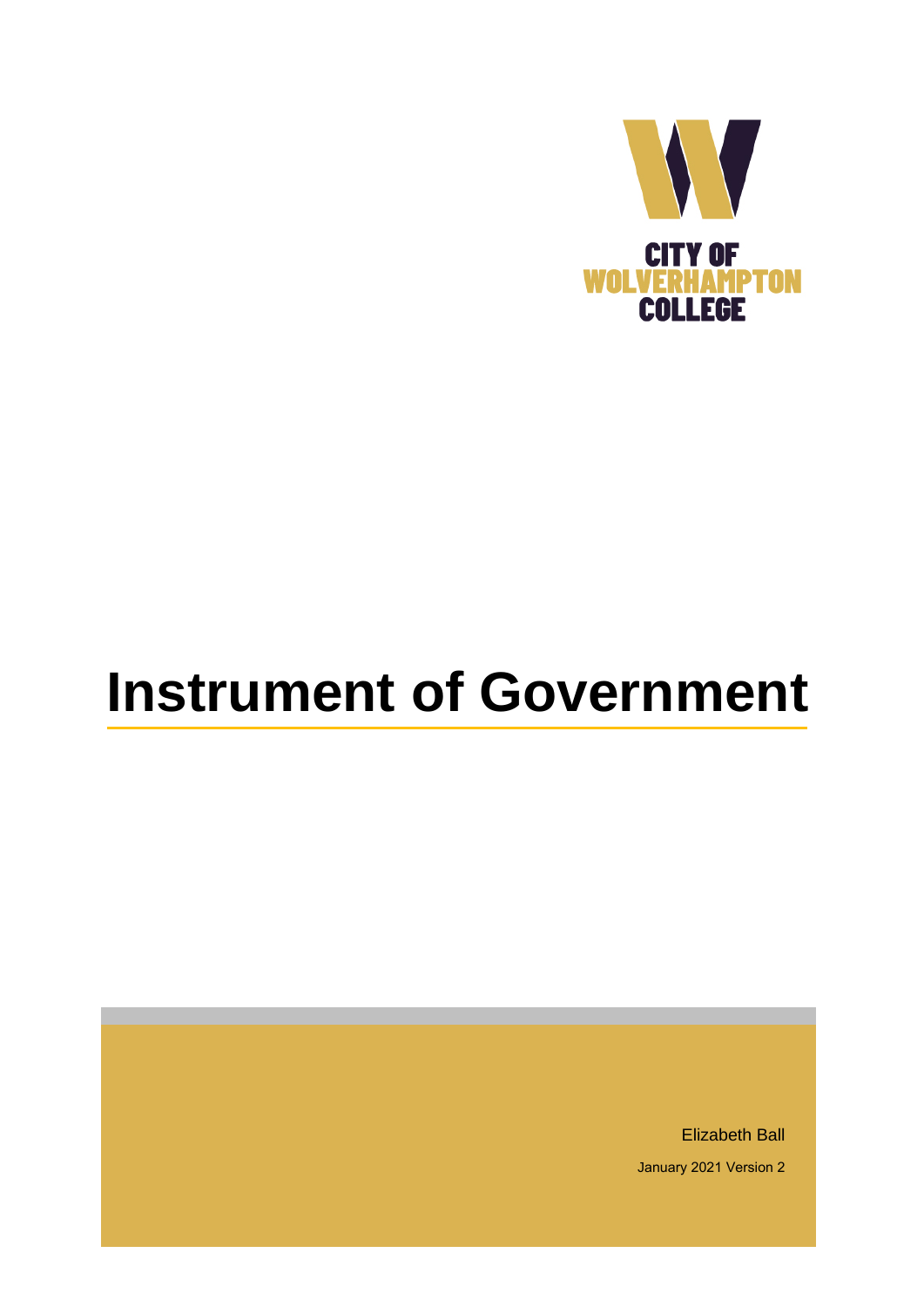# **Content**

- 1 Interpretation of the terms used
- 2 Composition of the Corporation
- 3 Determination of membership numbers
- 4 Transitional arrangements
- 5 Appointment of the members of the Corporation
- 6 Appointment of the Chair and Vice-Chair
- 7 Appointment of the Clerk to the Corporation
- 8 Persons who are ineligible to be members
- 9 The term of office of a member
- 10 Termination of membership
- 11 Members not to hold interests in matters relating to the institution
- 12 Meetings
- 13 Quorum
- 14 Proceedings of meetings
- 15 Minutes
- 16 Public access to meetings
- 17 Publication of minutes and papers
- 18 Copies of the Instrument of Government
- 19 Change of name of the Corporation
- 20 Application of the seal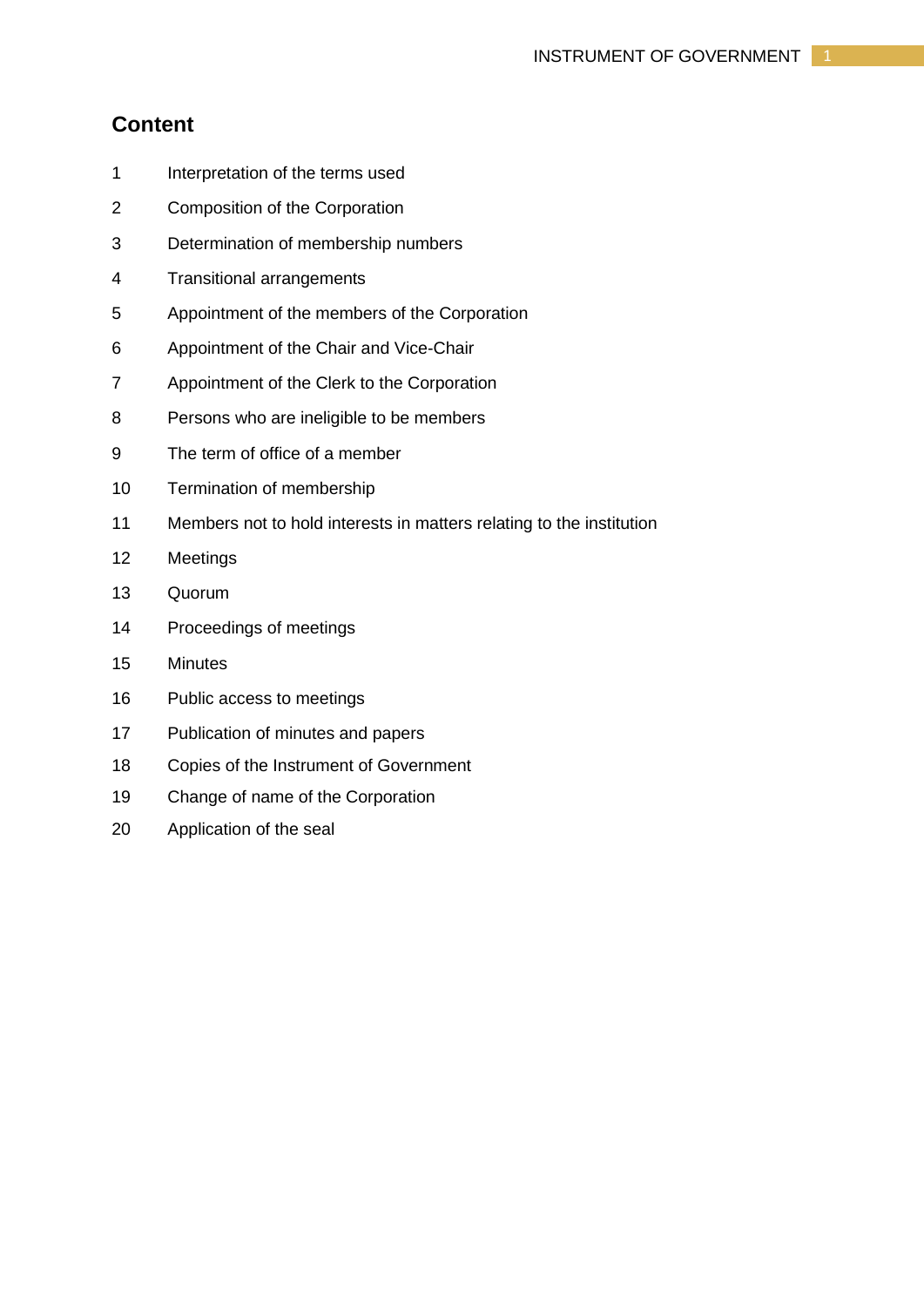#### **1 Interpretation of the terms used**

In this Instrument of Government -

- (a) any reference to "the Principal" shall include a person acting as Principal;
- (b) "the Clerk" means the Clerk to the Corporation;
- (c) "the Corporation" means any further education corporation to which this Instrument applies;
- (d) "electronic form" means a document that is sent or supplied by electronic means (including email) or by any other means within an electronic form (for example sending a disc by post). A document that is sent or supplied by electronic form must be sent or supplied in a form, and by a means, that the sender or supplier reasonably considers will enable the recipient to read it and retain a copy of it;
- (e) "the institution" means the institution which the Corporation is established to conduct and any institution for the time being conducted by the Corporation in exercise of its powers under the Further and Higher Education Act 1992;
- (f) "this Instrument" means this Instrument of Government;
- (g) "meeting" includes a meeting at which the members attending are present in more than one room, provided that by the use of video or telephone conferencing facilities it is possible for every person present at the meeting to communicate with each other. Such meetings shall be deemed to take place where the largest of the group of those participating is assembled or if there is no such group where the Chair of the meeting is;
- (h) "necessary skills" means skills and experience, other than professional qualifications, specified by the Corporation as appropriate for members to have;
- (i) "parent member", "staff member" and "student member" have the meanings given to them in clause 2;
- (j) "the previous Instrument of Government" means the Instrument of Government relating to the Corporation which had effect immediately before 1st January 2008;
- (k) "the Secretary of State" means the Secretary of State for Education or any successor from time to time:
- (l) "staff matters" means the remuneration, conditions of service, promotion, conduct, suspension, dismissal or retirement of staff;
- (m) "the students' union" means any association of students formed to further the educational purposes of the institution and the interests of students, as students;
- (n) a "variable category" means any category of members whose numbers may vary according to clauses 2 and 3;
- (o) "written" includes electronic form.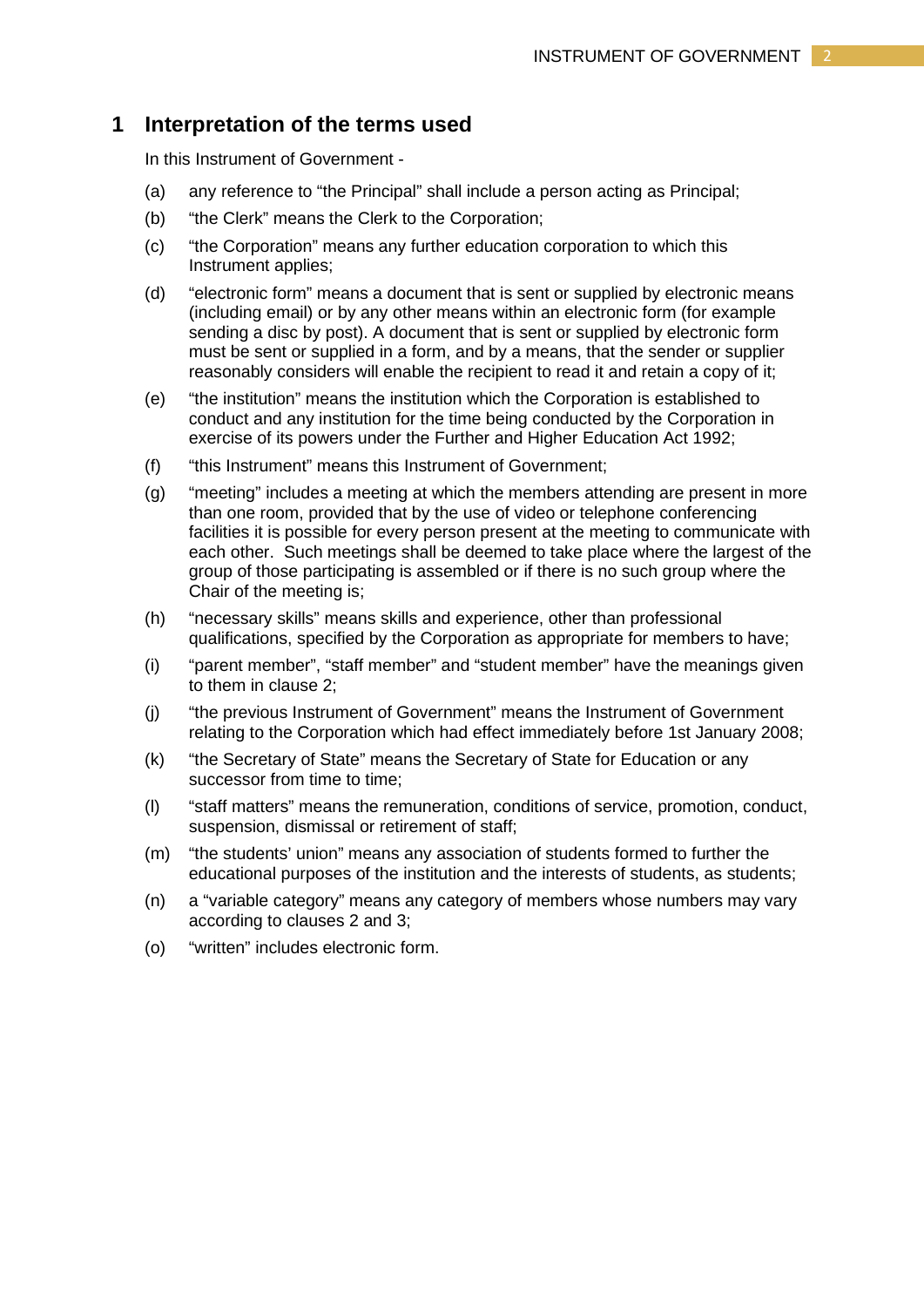## **2 Composition of the Corporation**

- (1) Subject to the transitional arrangements set out in clause 4, the Corporation shall consist of:
	- (a) up to sixteen members who appear to the Corporation to have the necessary skills to ensure that the Corporation carries out its functions under article 3 of the Articles of Government;
	- (b) not more than two members, who are parents of students under the age of 19 years attending the institution, who have been nominated and elected by other parents, or if the Corporation so decides, by a recognised association representing parents ("parent members");
	- (c) the Principal of the institution, unless the Principal chooses not to be a member;
	- (d) at least one and not more than three members who are members of the institution's staff and have a contract of employment with the institution and who have been nominated and elected as set out in paragraphs (3), (4) or (5) ("staff members"); and
	- (e) at least one and not more than three members who are students at the institution and have been nominated and elected by their fellow students, or if the Corporation so decides, by a recognised association representing such students ("student members").
- (2) A person who is not for the time being enrolled as a student at the institution, shall nevertheless be treated as a student during any period of authorised absence from the institution for study, travel or for carrying out the duties of any office held by that person in the institution's students' union.
- (3) Where the Corporation has decided or decides that there is to be one staff member; the member may be a member of the academic staff or the nonacademic staff and shall be nominated and elected by all staff.
- (4) Where the Corporation has decided or decides that there are to be two staff members -
	- (a) one may be a member of the academic staff, nominated and elected only by academic staff; and the other may be a member of the non-academic staff, nominated and elected only by non-academic staff, or
	- (b) each may be a member of the academic or non-academic staff, nominated and elected by all staff.
- (5) Where the Corporation has decided that there are to be three staff members
	- (a) all may be members of the academic or non-academic staff, nominated and elected by all staff,
	- (b) one may be a member of the academic or the non-academic staff, nominated and elected by all staff, one may be a member of the academic staff, nominated and elected by academic staff only, and one may be a member of the non-academic staff nominated and elected by non-academic staff only,
	- (c) two may be members of the academic staff, nominated and elected by academic staff only, and one may be a member of the non-academic staff, nominated and elected by non-academic staff only, or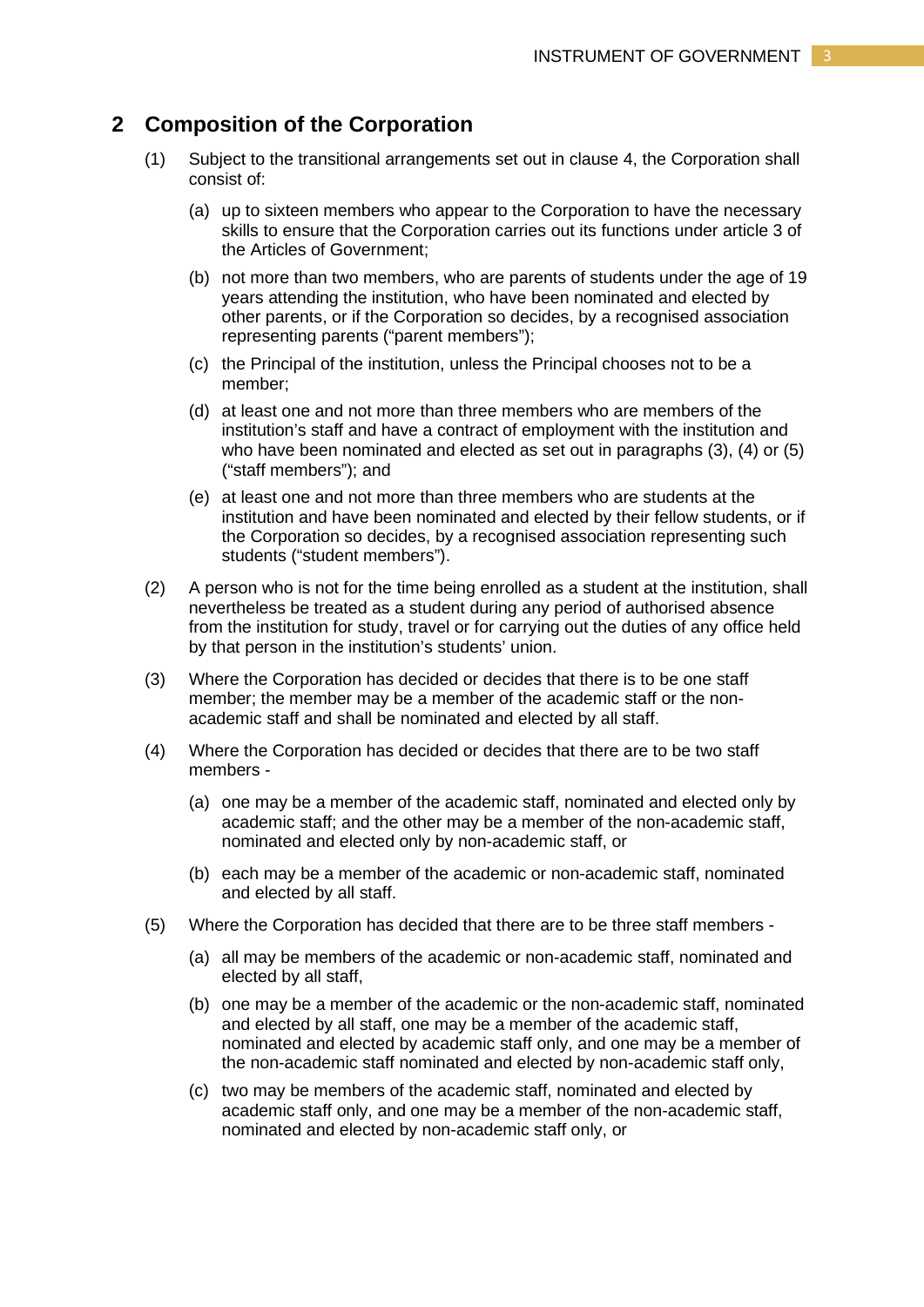- (d) one may be a member of the academic staff, nominated and elected by academic staff only, and two may be members of the non-academic staff, nominated and elected by non-academic staff only.
- (6) The appointing authority, as set out in clause 5, will decide whether a person is eligible for nomination, election and appointment as a member of the Corporation under paragraph (1).

## **3 Determination of Membership Numbers**

- (1) Subject to paragraph (2) and the transitional arrangements in clause 4, the number of members of the Corporation, and the number of members of each variable category shall be that decided by the Corporation in the most recent determination made under the previous Instrument of Government.
- (2) The Corporation may at any time vary the determination referred to in paragraph (1) and any subsequent determination under this paragraph provided that -
	- (a) the number of members of the Corporation, shall not be less than twelve or more than twenty; and
	- (b) the numbers of members of each variable category shall be subject to the limit which applies to that category set out in Clause 2.
	- (3) No determination under this clause shall terminate the appointment of any person who is already a member of the Corporation at the time when the determination is made.

# **4 Transitional Arrangements**

Where, following the last determination under the previous Instrument of Government, the membership of the Corporation does not conform in number to that determination -

- (a) nothing in clauses 2 and 3 of this Instrument shall require the removal of members where the previous Instrument would not have required their removal; but
- (b) the Corporation shall ensure that any new appointments are made so that its composition conforms to the determination as soon as possible.

# **5 Appointment of the members of the Corporation**

- (1) Subject to paragraph (2) the Corporation is the appointing authority in relation to the appointment of its members.
- (2) If the number of members falls below the number needed for a quorum, the Secretary of State is the appointing authority in relation to the appointment of those members needed for a quorum.
- (3) The appointing authority may decline to appoint a person as a parent, staff or student member if -
	- (a) it is satisfied that the person has been removed from office as a member of a further education corporation in the previous ten years; or
	- (b) the appointment of the person would contravene any rule or bye-law made under article 23 of the Articles of Government concerning the number of terms of office which a person may serve, provided that such rules or bye-laws make the same provision for each category of members appointed by the appointing authority; or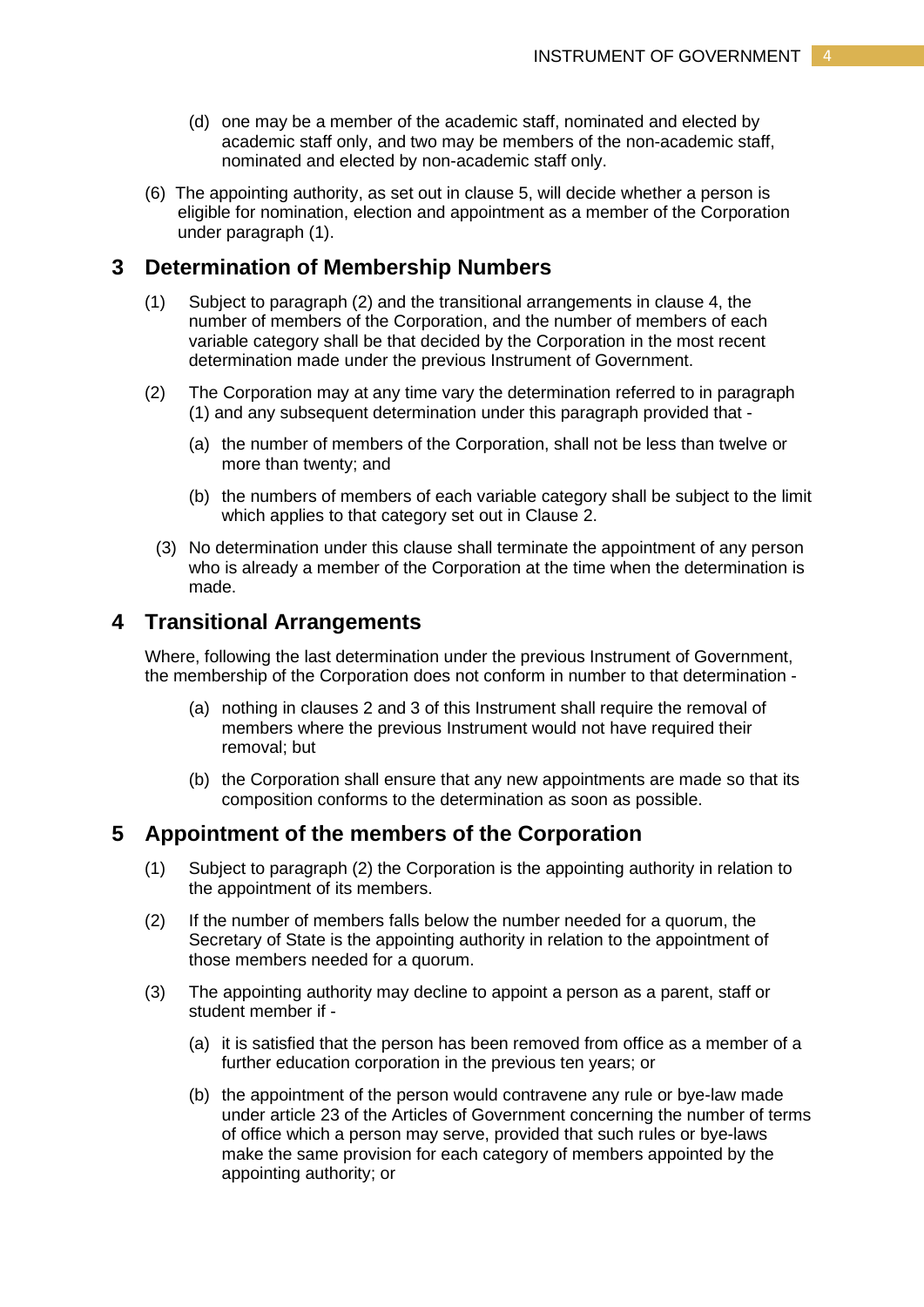- (c) the person is ineligible to be a member of the corporation because of clause 8.
- (4) Where the office of any member becomes vacant the appointing authority shall as soon as practicable take all necessary steps to appoint a new member to fill the vacancy.

# **6 Appointment of the Chair and Vice-Chair**

- (1) The members of the Corporation shall appoint a Chair and up to two a Vice-Chairs from among themselves.
- (2) Neither the Principal nor any staff or student member shall be eligible to be appointed as Chair or Vice-Chair(s) or to act as Chair in their absence.
- (3) If both the Chair and the Vice-Chair(s) are absent from any meeting of the Corporation, the members present shall choose someone from among themselves to act as Chair for that meeting.
- (4) The Chair and Vice-Chair(s) shall hold office for such period as the Corporation decides.
- (5) The Chair or Vice-Chair(s) may resign from office at any time by giving notice in writing to the Clerk.
- (6) If the Corporation is satisfied that the Chair is unfit or unable to carry out the functions of office, or that it is not in the best interests of the Corporation for the Chair to continue to carry out the functions of that office, it may give written notice, removing the Chair from office and the office shall then be vacant.
- (7) If the Corporation is satisfied that a Vice-Chair is unfit or unable to carry out the functions of office, or that it is not in the best interests of the Corporation for the Vice Chair to continue to carry out the functions of that office, it may give written notice, removing the Vice-Chair from office and the office shall then be vacant.
- (8) At the last meeting before the end of the term of office of the Chair, or at the first meeting following the Chair's resignation or removal from office, the members shall appoint a replacement from among themselves.
- (9) At the last meeting before the end of the term of office of a Vice-Chair, or at the first meeting following a Vice-Chair's resignation or removal from office, the members shall appoint a replacement from among themselves.
- (10) At the end of their respective terms of office, the Chair and Vice-Chair(s) shall be eligible for reappointment.
- (11) Paragraph (10) is subject to any rule or bye-law made by the Corporation under article 23 of the Articles of Government concerning the number of terms of office which a person may serve.

# **7 Appointment of the Clerk to the Corporation**

- (1) The Corporation shall appoint a person to serve as its Clerk, but the Principal may not be appointed as Clerk.
- (2) In the temporary absence of the Clerk, the Corporation shall appoint a person to serve as a temporary Clerk, but the Principal may not be appointed as temporary Clerk.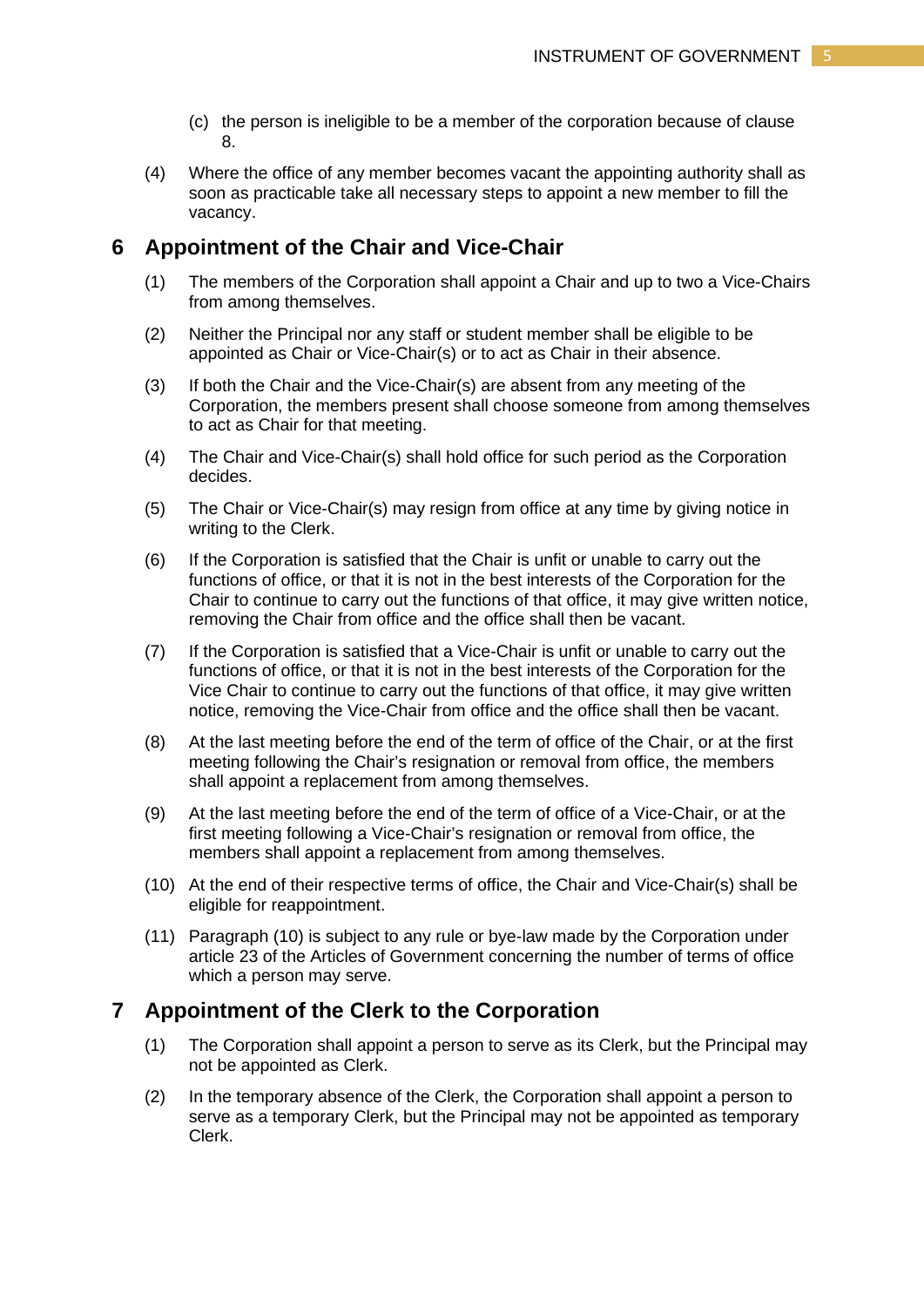- (3) Any reference in this Instrument to the Clerk shall include a temporary Clerk appointed under paragraph (2).
- (4) Subject to clause 14, the Clerk shall be entitled to attend all meetings of the Corporation and any of its committees.
- (5) The Clerk may also be a member of staff at the institution.

#### **8 Persons who are ineligible to be members**

- (1) No one under the age of 18 years may be a member, except as a student member.
- (2) The Clerk may not be a member.
- (3) A person who is a member of staff of the institution may not be, or continue as, a member, except as a staff member or in the capacity of Principal.
- (4) Paragraph (3) does not apply to a student who is employed by the Corporation in connection with the student's role as an officer of a students' union.
- (5) A person shall be disqualified from holding, or from continuing to hold, office as a member, if that person is disqualified from acting as a charity trustee under the Charities Act 2011 (as amended from time to time. (6) Where a person is disqualified by reason of having been adjudged bankrupt or by reason of being the subject of a bankruptcy restrictions order, an interim bankruptcy restrictions order or a bankruptcy restrictions undertaking, that disqualification shall cease -
	- (a) on that person's discharge from bankruptcy, unless the bankruptcy order has before then been annulled; or
	- (b) if the bankruptcy order is annulled, at the date of that annulment; or
	- (c) if the bankruptcy restrictions order is rescinded as a result of an application under section 375 of the Insolvency Act 1986, on the date so ordered by the court; or
	- (d) if the interim bankruptcy restrictions order is discharged by the court, on the date of that discharge; or
	- (e) if the bankruptcy restrictions undertaking is annulled, at the date of that annulment.
- (7) Where a person is disqualified by reason of having made a composition or arrangement with creditors, including an individual voluntary arrangement, and then pays the debts in full, the disqualification shall cease on the date on which the payment is completed and in any other case it shall cease on the expiration of three years from the date on which the terms of the deed of composition, arrangement or individual voluntary arrangement are fulfilled.
- (8) Subject to paragraph (9), a person shall be disqualified from holding, or from continuing to hold, office as a member if -
	- (a) within the previous five years that person has been convicted, whether in the United Kingdom or elsewhere, of any offence and has received a sentence of imprisonment, whether suspended or not, for a period of three months or more, without the option of a fine; or
	- (b) within the previous twenty years that person has been convicted as set out in sub-paragraph (a) and has received a sentence of imprisonment, whether suspended or not, for a period of more than two and a half years; or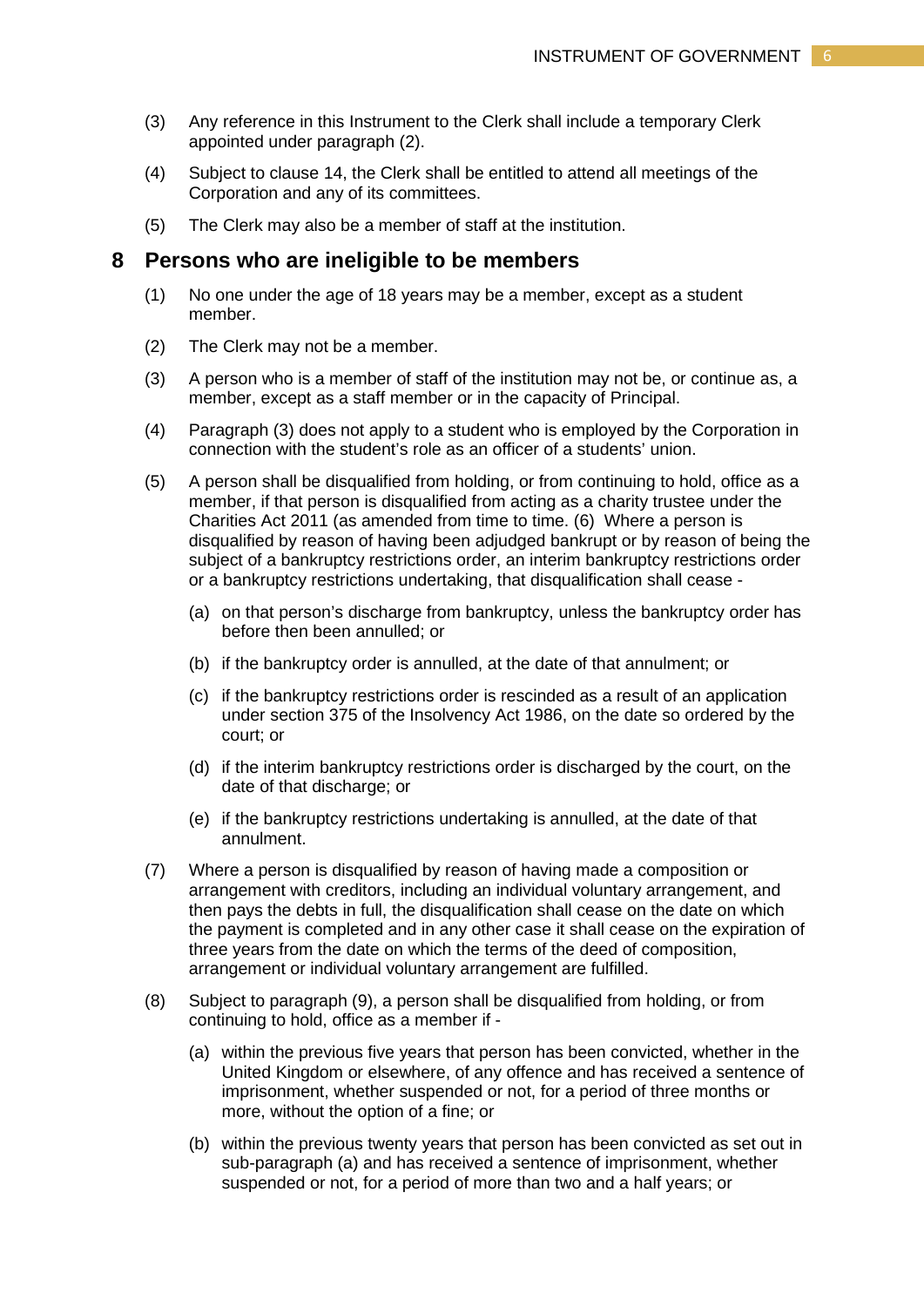- (c) that person has at any time been convicted as set out in sub-paragraph (a) and has received a sentence of imprisonment, whether suspended or not, of more than five years.
- (9) For the purpose of this regulation there shall be disregarded any conviction by or before a court outside the United Kingdom for an offence in respect of conduct which, if it had taken place in the United Kingdom, would not have constituted an offence under the law then in force anywhere in the United Kingdom.
- (10) Upon a member of the Corporation becoming disqualified from continuing to hold office under paragraphs (5) or (8), the member shall immediately give notice of that fact to the Clerk.

# **9 The term of office of a member**

- (1) A member of the Corporation shall hold and vacate office in accordance with the terms of the appointment, but the length of the term of office shall not exceed four years.
- (2) Members retiring at the end of their term of office shall be eligible for reappointment, and clause 5 shall apply to the reappointment of a member as it does to the appointment of a member.
- (3) Paragraph (2) is subject to any rule or bye-law made by the Corporation under article 23 of the Articles of Government concerning the number of terms of office which a person may serve.

# **10 Termination of membership**

- (1) A member may resign from office at any time by giving notice in writing to the Clerk.
- (2) Upon a member becoming disqualified from being a charity trustee under the Charities Act 2011 (as amended from time to time) they shall cease to be a member with immediate effect and shall notify the Clerk as soon as they become aware of such disqualification.
- (3) If at any time the Corporation is satisfied that any member
	- (a) is unfit or unable to discharge the functions of a member or that it is not in the best interests of the Corporation for the member to continue to carry out the function of that office; or
	- (b) has been absent from meetings of the Corporation for a period longer than six consecutive months without the permission of the Corporation,

the Corporation may by notice in writing to that member remove the member from office and the office shall then be vacant.

- (4) Any person who is a member of the Corporation by virtue of being a member of the staff at the institution, including the Principal, shall cease to hold office upon ceasing to be a member of the staff and the office shall then be vacant.
- (5) A student member shall cease to hold office
	- (a) at the end of the student's final academic year, or at such other time in the year after ceasing to be a student as the Corporation may decide; or
	- (b) if expelled from the institution,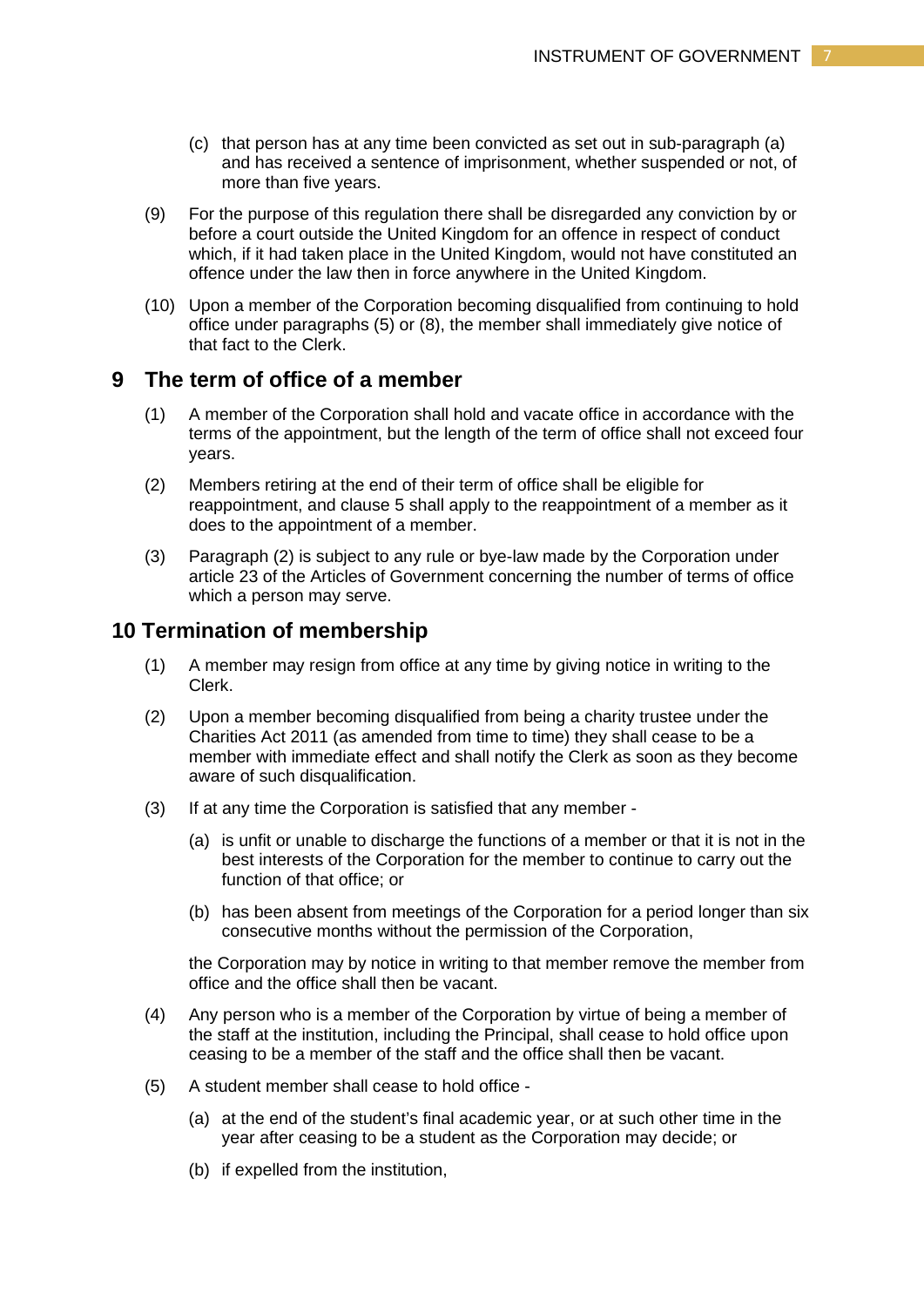and the office shall then be vacant.

# **11 Members not to hold interests in matters relating to the institution**

- (1) A member to whom paragraph (2) applies shall
	- (a) disclose to the Corporation the nature and extent of the interest; and
	- (b) if present at a meeting of the Corporation, or of any of its committees, at which such supply, contract or other matter as is mentioned in paragraph (2) is to be considered, not take part in the consideration or vote on any question with respect to it and not be counted in the quorum present at the meeting in relation to a resolution on which that member is not entitled to vote; and
	- (c) withdraw, if present at a meeting of the Corporation, or any of its committees, at which such supply, contract or other matter as is mentioned in paragraph (2) is to be considered, where required to do so by a majority of the members of the Corporation or committee present at the meeting.
- (2) This paragraph applies to a member who
	- (a) has any financial interest in
		- (i) the supply of work to the institution, or the supply of goods for the purposes of the institution;
		- (ii) any contract or proposed contract concerning the institution; or
		- (iii) any other matter relating to the institution; or
	- (b) has any other interest of a type specified by the Corporation in any matter relating to the institution.
- (3) This clause shall not prevent the members considering and voting upon proposals for the Corporation to insure them against liabilities incurred by them arising out of their office or the Corporation obtaining such insurance and paying the premium.
- (4) Where the matter under consideration by the Corporation or any of its committees relates to the pay and conditions of all staff, or all staff in a particular class, a staff member -
	- (a) need not disclose a financial interest; and
	- (b) may take part in the consideration of the matter, vote on any question with respect to it and count towards the quorum present at that meeting, provided that in so doing, the staff member acts in the best interests of the Corporation as a whole and does not seek to represent the interests of any other person or body, but
	- (c) shall withdraw from the meeting if the matter is under negotiation with staff and the staff member is representing any of the staff concerned in those negotiations.
- (5) The Clerk shall maintain a register of the interests of the members which have been disclosed and the register shall be made available during normal office hours at the institution to any person wishing to inspect it.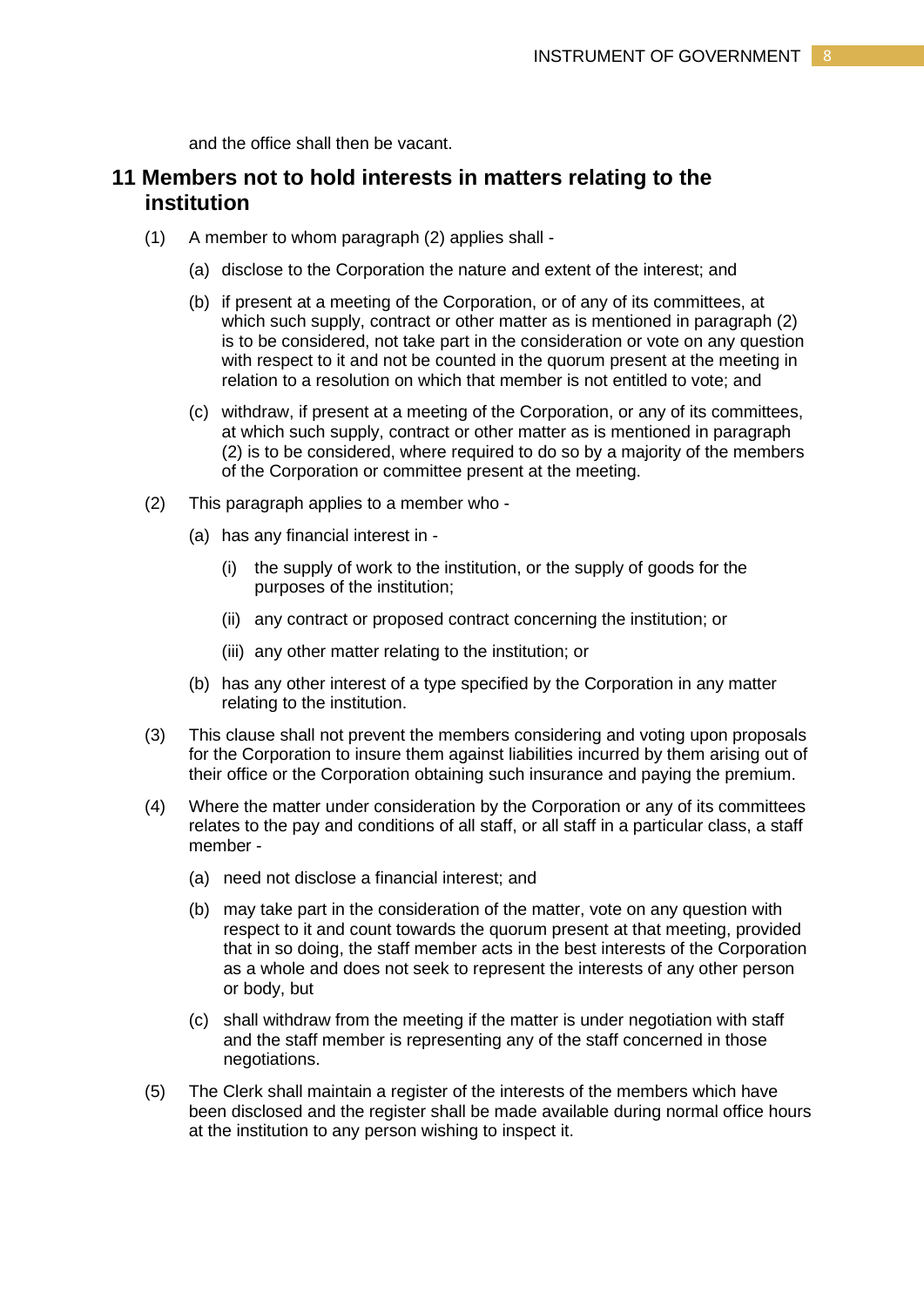# **12 Meetings**

- (1) The Corporation shall meet at least once in every term, and shall hold such other meetings as may be necessary.
- (2) Subject to paragraphs (4) and (5) and to clause 13(4), all meetings shall be called by the Clerk, who shall, at least seven calendar days before the date of the meeting, send to the members of the Corporation written notice of the meeting and a copy of the proposed agenda.
- (3) If it is proposed to consider at any meeting the remuneration, conditions of service, conduct, suspension, dismissal or retirement of the Clerk, the Chair shall, at least seven calendar days before the date of the meeting, send to the members a copy of the agenda item concerned, together with any relevant papers.
- (4) A meeting of the Corporation, called a "special meeting", may be called at any time by the Chair or at the request in writing of any five members.
- (5) Where the Chair, or in the Chair's absence the Vice-Chair, decides that there are matters requiring urgent consideration, the written notice convening the special meeting and a copy of the proposed agenda may be given within less than seven calendar days.
- (6) Every member shall act in the best interests of the Corporation and shall not be bound to speak or vote by mandates given by any other body or person.

## **13 Quorum**

- (1) Meetings of the Corporation shall be quorate if the number of members present is at least 40% of the total number of members currently in post.
- (2) If the number of members present for a meeting of the Corporation does not constitute a quorum, the meeting shall not be held.
- (3) If during a meeting of the Corporation there ceases to be a quorum, the meeting shall be terminated at once.
- (4) If a meeting cannot be held or cannot continue for lack of a quorum, the Chair may call a special meeting as soon as it is convenient.
- (5) Any member taking part in a meeting by way of video or telephone conferencing facilities shall be included in the number of members present at the meeting for the purposes of determining a quorum.

#### **14 Proceedings of meetings**

- (1) Every question to be decided at a meeting of the Corporation shall be decided by a majority of the votes cast by members present and entitled to vote on the question.
- (2) Where, at a meeting of the Corporation, there is an equal division of votes on a question to be decided, the Chair of the meeting shall have a second or casting vote.
- (3) A member may not vote by proxy.
- (4) A member may not vote by way of postal/electronic vote except where voting on a written resolution.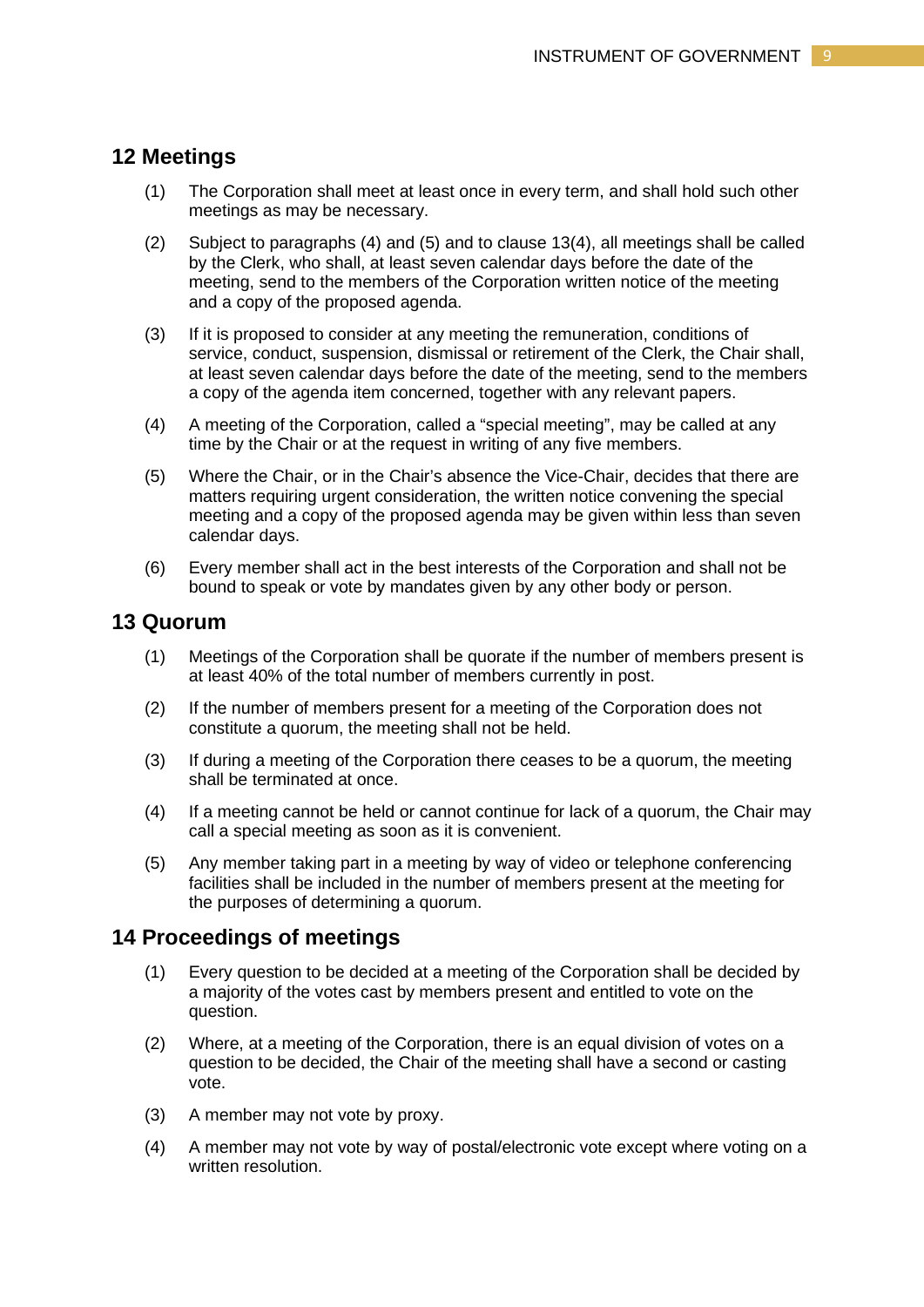- (5) (a) A resolution in writing agreed by such number of Governors as required if it had been proposed at a meeting of the Corporation or of a Committee of the Corporation shall be as effectual as if it had been passed at a meeting duly convened, provided that a copy of the proposed resolution has been sent to every governor entitled to attend and vote on the matter seven clear days in advance of the date at which the resolution shall lapse if not passed.
	- (b) A resolution in writing may comprise several copies to which one or members have signified their agreement.
- (6) A written resolution will lapse if it is not passed before the end of the period of 7 days beginning with the circulation date.
- (7) For the purposes of clause 14.4(c) "circulation date" is the day on which copies of the written resolution are sent or submitted on different days, to the first of those days.
- (8) No resolution of the members may be rescinded or varied at a subsequent meeting unless consideration of the rescission or variation is a specific item of business on the agenda for that meeting.
- (9) Except as provided by procedures made pursuant to article 16 of the Articles of Government, a member of the Corporation who is a member of staff at the institution, including the Principal, shall withdraw -
	- (a) from that part of any meeting of the Corporation, or any of its committees, at which staff matters relating solely to that member of the staff, as distinct from staff matters relating to all members of staff or all members of staff in a particular class, are to be considered;
	- (b) from that part of any meeting of the Corporation, or any of its committees, at which that member's reappointment or the appointment of that member's successor is to be considered;
	- (c) from that part of any meeting of the Corporation, or any of its committees, at which the matter under consideration concerns the pay or conditions of service of all members of staff, or all members of staff in a particular class, where the member of staff is acting as a representative (whether or not on behalf of a recognised trade union) of all members of staff or the class of staff (as the case may be); and
	- (d) if so required by a resolution of the other members present, from that part of any meeting of the Corporation or any of its committees, at which staff matters relating to any member of staff holding a post senior to that member's are to be considered, except those relating to the pay and conditions of all staff or all staff in a particular class.
- (10) A Principal who has chosen not to be a member of the Corporation shall still be entitled to attend and speak, or otherwise communicate, at all meetings of the Corporation and any of its committees, except that the Principal shall withdraw in any case where the Principal would be required to withdraw under paragraph (10).
- (11) A student member who is under the age of 18 shall not vote at a meeting of the Corporation, or any of its committees, on any question concerning any proposal -
	- (a) for the expenditure of money by the Corporation; or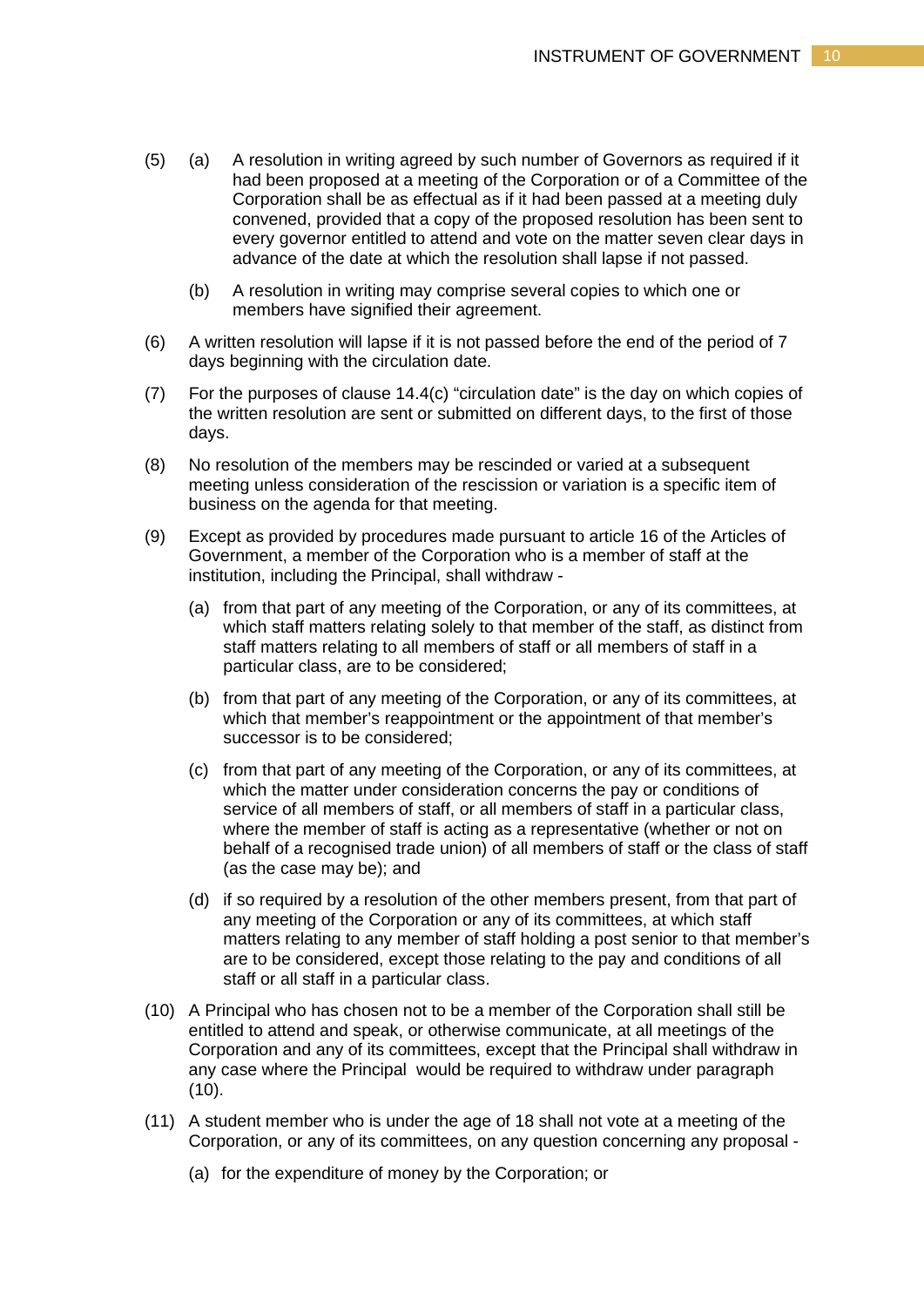- (b) under which the Corporation, or any members of the Corporation, would enter into any contract, or would incur any debt or liability, whether immediate, contingent or otherwise.
- (12) Except as provided by rules made under article 18 (3) of the Articles of Government relating to appeals and representations by students in disciplinary cases, a student member shall withdraw from that part of any meeting of the Corporation or any of its committees, at which a student's conduct, suspension or expulsion is to be considered.
- (13) In any case where the Corporation, or any of its committees, is to discuss staff matters relating to a member or prospective member of staff at the institution, a student member shall -
	- (a) take no part in the consideration or discussion of that matter and not vote on any question with respect to it; and
	- (b) where required to do so by a majority of the members, other than student members, of the Corporation or committee present at the meeting, withdraw from the meeting.
- (14) The Clerk
	- (a) shall withdraw from that part of any meeting of the Corporation, or any of its committees, at which the Clerk's remuneration, conditions of service, conduct, suspension, dismissal or retirement in the capacity of Clerk are to be considered; and
	- (b) where the Clerk is a member of staff at the institution, the Clerk shall withdraw in any case where a member of the Corporation is required to withdraw under paragraph (10).
- (15) If the Clerk withdraws from a meeting, or part of a meeting, of the Corporation under paragraph (15), the Corporation shall appoint a person from among themselves to act as Clerk during this absence.
- (16) If the Clerk withdraws from a meeting, or part of a meeting, of a committee of the Corporation, the Corporation shall appoint a person from among themselves to act as Clerk to the committee during this absence.

## **15 Minutes**

- (1) Written minutes of every meeting of the Corporation shall be prepared, and, subject to paragraph (2), at every meeting of the Corporation the minutes of the last meeting shall be taken as an agenda item.
- (2) Paragraph (1) shall not require the minutes of the last meeting to be taken as an agenda item at a special meeting, but where they are not taken, they shall be taken as an agenda item at the next meeting which is not a special meeting.
- (3) Where minutes of a meeting are taken as an agenda item and agreed to be accurate, those minutes shall be signed as a true record by the Chair of the meeting.
- (4) Separate minutes shall be taken of those parts of meetings from which staff members, the Principal, student members or the Clerk have withdrawn from a meeting in accordance with clause 14(5), (6), (8), (9) or (10) and such persons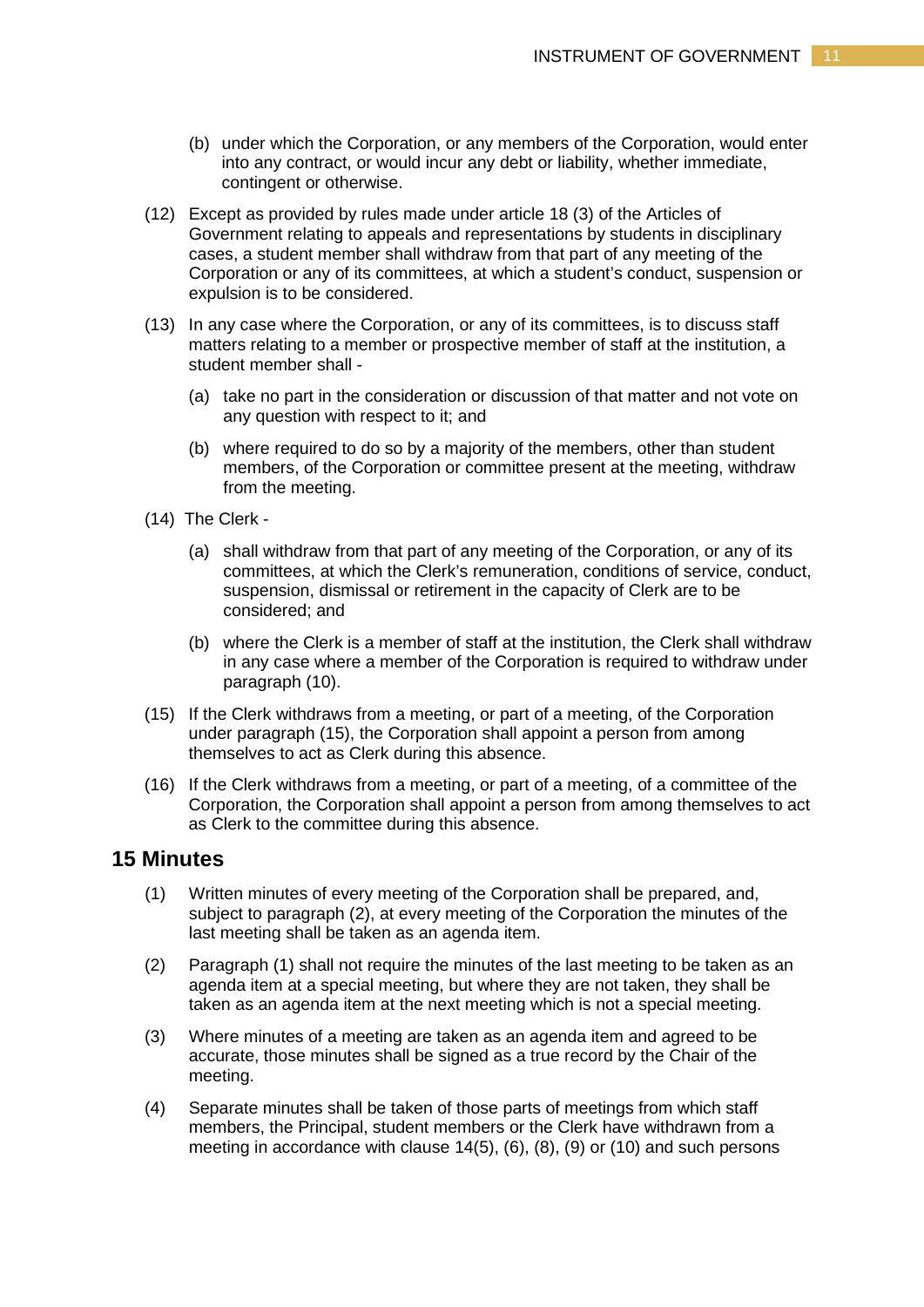shall not be entitled to see the minutes of that part of the meeting or any papers relating to it.

## **16 Public Access to Meetings**

The Corporation shall decide any question as to whether a person should be allowed to attend any of its meetings where that person is not a member, the Clerk or the Principal and in making its decision, it shall give consideration to clause 17(2).

## **17 Publication of Minutes and Papers**

- (1) Subject to paragraph (2), the Corporation shall ensure that a copy of
	- (a) the agenda for every meeting of the Corporation;
	- (b) the draft minutes of every such meeting, if they have been approved by the Chair of the meeting;
	- (c) the signed minutes of every such meeting; and
	- (d) any report, document or other paper considered at any such meeting,

shall as soon as possible be made available during normal office hours at the institution to any person wishing to inspect them.

- (2) There shall be excluded from any item made available for inspection any material relating to -
	- (a) a named person employed at or proposed to be employed at the institution;
	- (b) a named student at, or candidate for admission to, the institution;
	- (c) the Clerk; or
	- (d) any matter which, by reason of its nature, the Corporation is satisfied should be dealt with on a confidential basis.
- (3) The Corporation shall ensure that a copy of the draft or signed minutes of every meeting of the Corporation, under paragraph (1), shall be placed on the institution's website, and shall, despite any rules the Corporation may make regarding the archiving of such material, remain on its website for a minimum period of 12 months.
- (4) The Corporation shall review regularly all material excluded from inspection under paragraph (2)(d) and make any such material available for inspection where it is satisfied that the reason for dealing with the matter on a confidential basis no longer applies, or where it considers that the public interest in disclosure outweighs that reason.

### **18 Copies of the Instrument of Government**

A copy of this Instrument shall be given free of charge to every member of the Corporation and at a charge not exceeding the cost of copying or free of charge to any other person who so requests a copy, and shall be available for inspection at the institution upon request, during normal office hours, to every member of staff and every student.

## **19 Change of name of the Corporation**

The Corporation may change its name with the approval of the Secretary of State.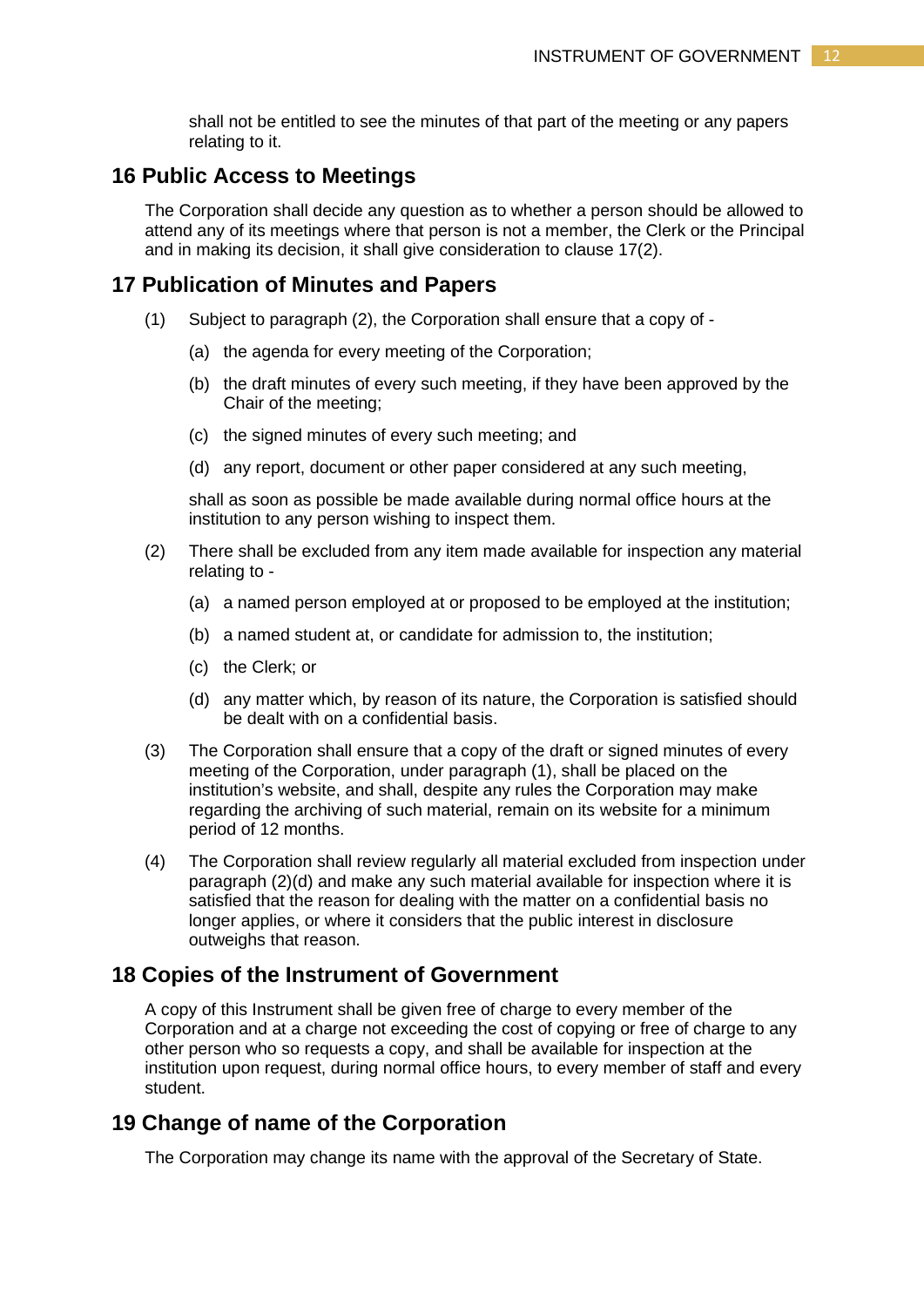# **20 Application of the seal**

The application of the seal of the Corporation shall be authenticated by –

- (a) the signature of either the Chair or of some other member authorised either generally or specially by the Corporation to act for that purpose; and
- (b) the signature of any other member.

**Approved: 11 June 2018**

**Clause 13 updated 16 December 2019**

**Clause 14(5) updated 23 March 2020**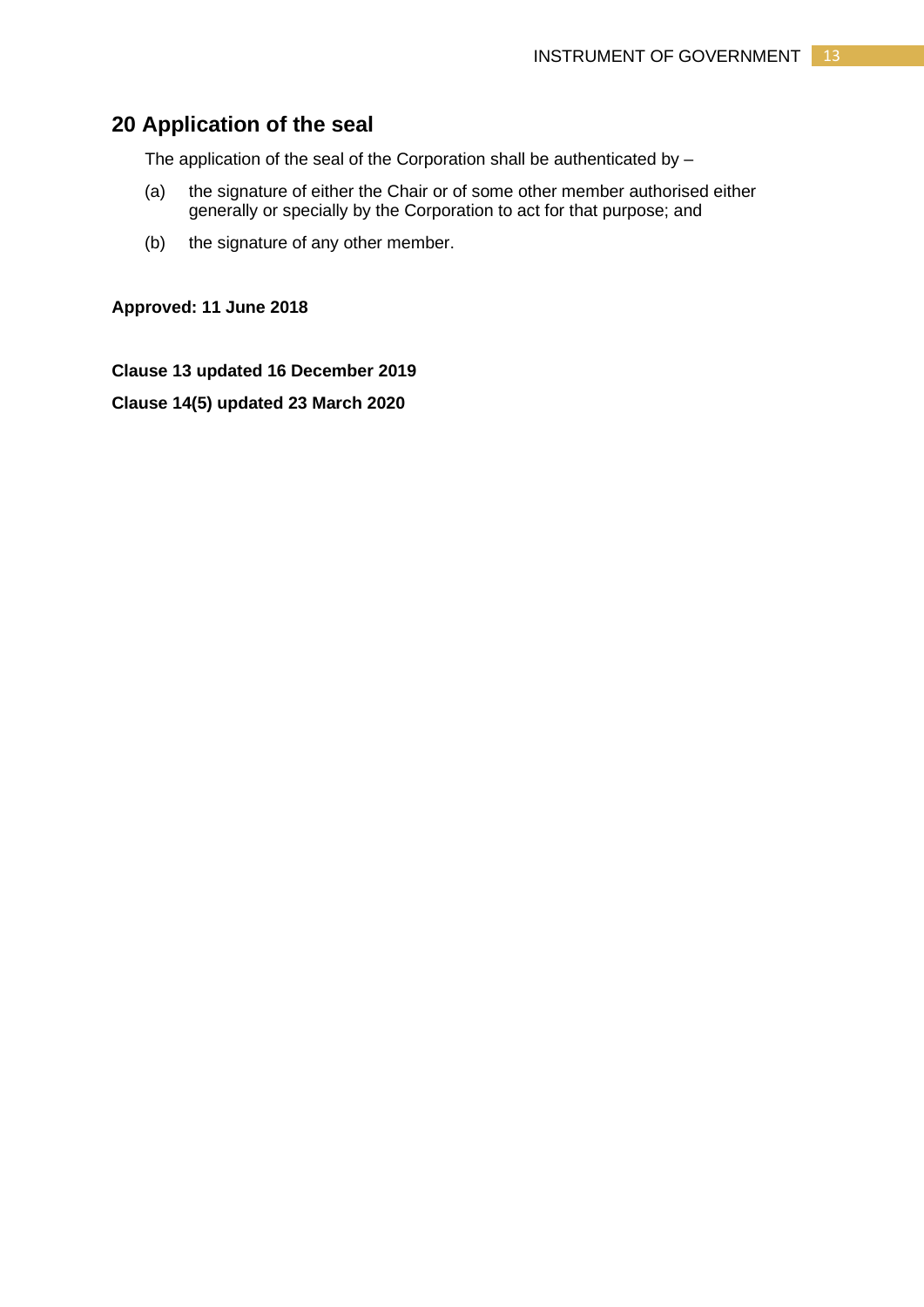

# **Articles of Government**

Elizabeth Ball January 2021 Version 2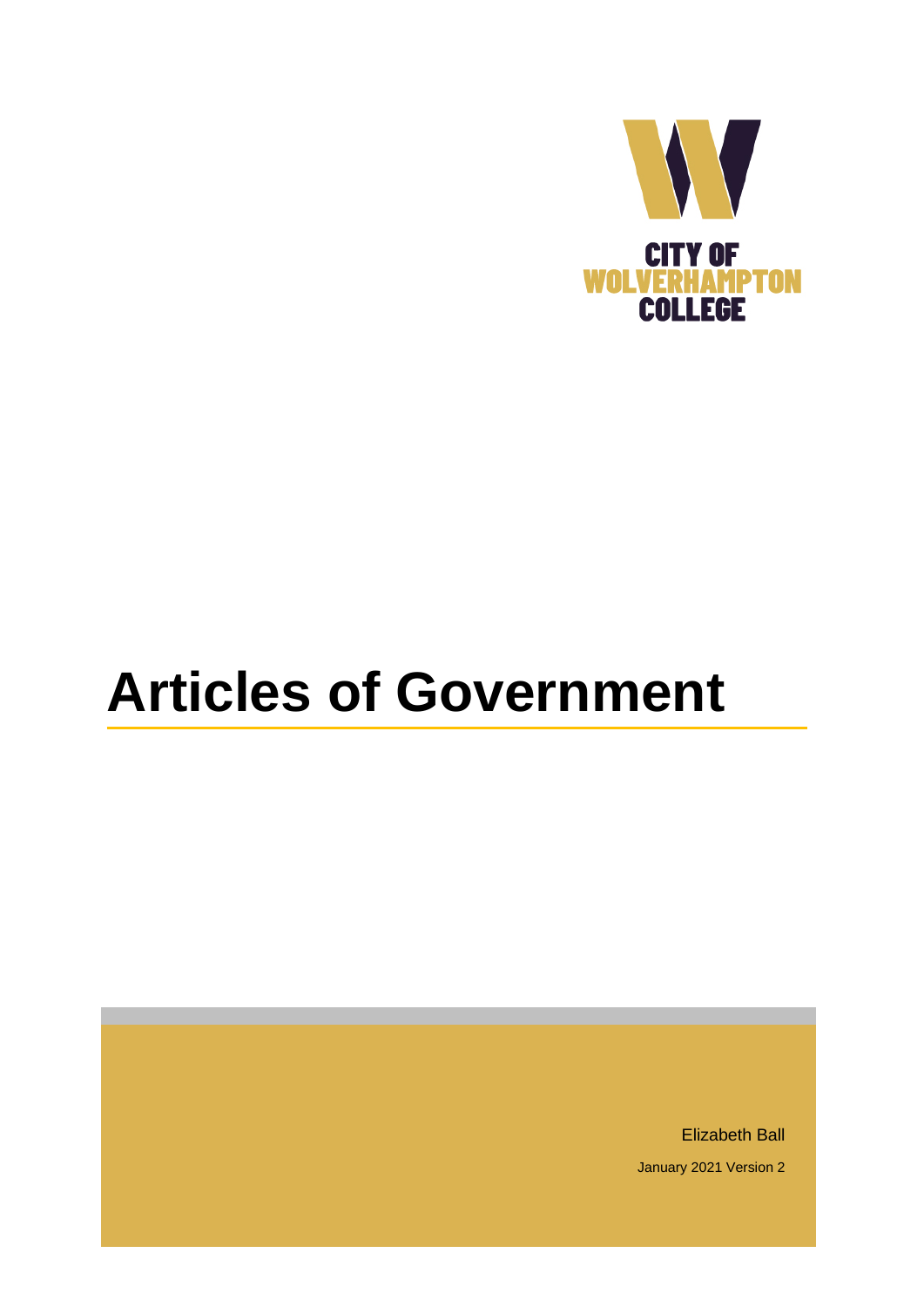# **Content**

- 1 Interpretation of the terms used
- 2 Conduct of the institution
- 3 Responsibilities of the Corporation, the Principal and the Clerk
- 4 The establishment of committees and delegation of functions generally
- 5 The search committee
- 6 The audit committee
- 7 Composition of committees
- 8 Access to committees by non-members and publication of minutes
- 9,10,11 Delegable and non-delegable functions
- 12, 13 Appointment and promotion of staff
- 14 Rules relating to the conduct of staff
- 15 Academic freedom
- 16 Grievance, suspension and disciplinary procedures
- 17 Suspension and dismissal of the Clerk
- 18 Students
- 19 Financial matters
- 20 Co- operation with the Secretary of State's auditor
- 21 Internal audit
- 22 Accounts and audit of accounts
- 23 Rules and bye-laws
- 24 Copies of Articles of Government and rules and bye-laws
- 25 Modification or replacement of the Instrument and Articles of Government
- 26 Dissolution of the Corporation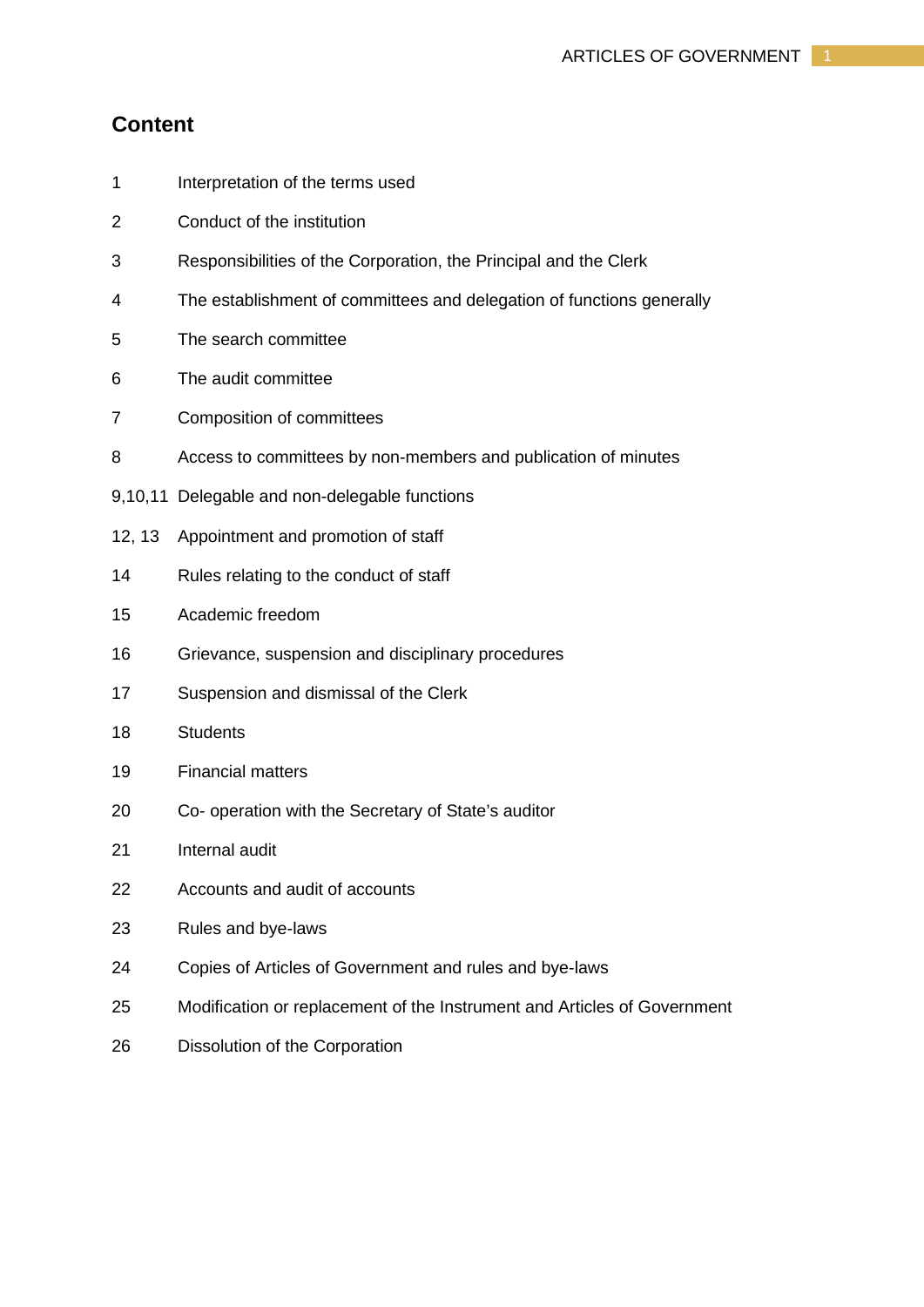## **Interpretation of the terms used**

- **1** In these Articles of Government
	- (a) any reference to "the Principal" shall include a person acting as Principal;
	- (b) "the Articles" means these Articles of Government;
	- (c) "Chair" and "Vice-Chair" mean respectively the Chair and Vice-Chair of the Corporation appointed under clause 6 of the Instrument of Government;
	- (d) "the Clerk" has the same meaning as in the Instrument of Government;
	- (e) "the Corporation" has the same meaning as in the Instrument of Government;
	- (f) "parent member", "staff member" and "student member" have the same meanings as in the Instrument of Government;
	- (g) "the Secretary of State" means the Secretary of State for Education or any success from time to time:
	- (h) "senior post" means the post of Principal and such other senior posts as the Corporation may decide for the purposes of these Articles;
	- (i) "the staff" means all the staff who have a contract of employment with the institution;
	- (j) "the students' union" has the same meaning as in the Instrument of Government.

# **Conduct of the institution**

**2** The institution shall be conducted in accordance with the provisions of the Instrument of Government, these Articles, any rules or bye-laws made under these Articles and any trust deed regulating the institution.

## **Responsibilities of the Corporation, the Principal and the Clerk**

- **3** (1) The Corporation shall be responsible for the following functions
	- (a) the determination and periodic review of the educational character and mission of the institution and the oversight of its activities;
	- (aa) publishing arrangements for obtaining the views of staff and students on the determination and periodic review of the educational character and mission of the institution and the oversight of its activities;
	- (b) approving the quality strategy of the institution;
	- (c) the effective and efficient use of resources, the solvency of the institution and the Corporation and safeguarding their assets;
	- (d) approving annual estimates of income and expenditure;
	- (e) the appointment, grading, suspension, dismissal and determination of the pay and conditions of service of the holders of senior posts and the Clerk, including, where the Clerk is, or is to be appointed as, a member of staff, the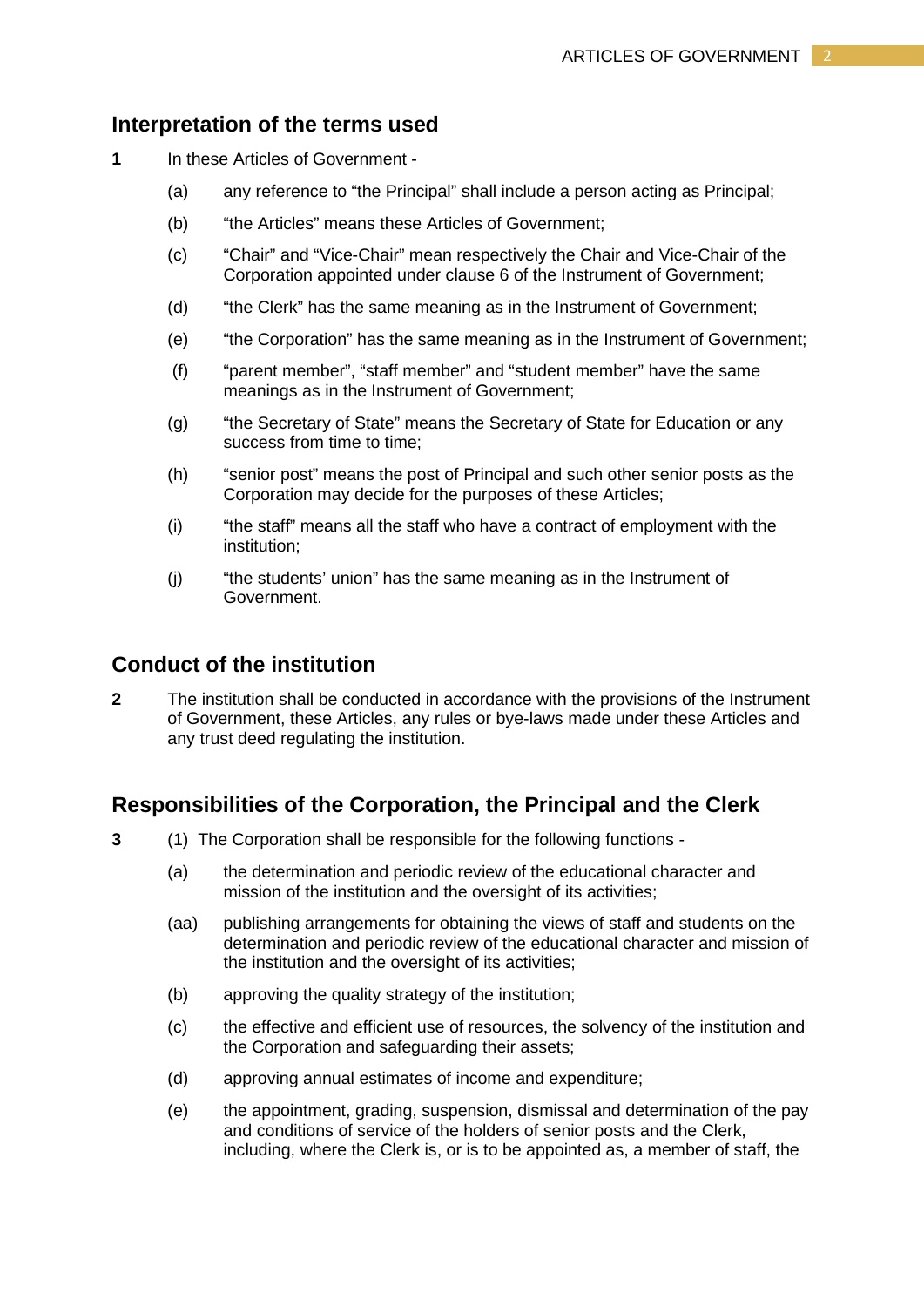Clerk's appointment, grading, suspension, dismissal and determination of pay in the capacity of a member of staff; and

- (f) setting a framework for the pay and conditions of service of all other staff.
- (2) Subject to the responsibilities of the Corporation, the Principal shall be the Chief Executive of the institution, and shall be responsible for the following functions -
- (a) making proposals to the Corporation about the educational character and mission of the institution and implementing the decisions of the Corporation;
- (b) the determination of the institution's academic and other activities;
- (c) preparing annual estimates of income and expenditure for consideration and approval by the Corporation, and the management of budget and resources within the estimates approved by the Corporation;
- (d) the organisation, direction and management of the institution and leadership of the staff;
- (e) the appointment, assignment, grading, appraisal, suspension, dismissal and determination, within the framework set by the Corporation, of the pay and conditions of service of staff, other than the holders of senior posts or the Clerk, where the Clerk is also a member of the staff; and
- (f) maintaining student discipline and, within the rules and procedures provided for within these Articles, suspending or expelling students on disciplinary grounds or expelling students for academic reasons.
- (3) The Clerk shall be responsible for the following functions: -
- (a) advising the Corporation with regard to the operation of its powers;
- (b) advising the Corporation with regard to procedural matters;
- (c) advising the Corporation with regard to the conduct of its business; and
- (d) advising the Corporation with regard to matters of governance practice.

# **The establishment of committees and delegation of functions Generally**

- **4 (**1) The Corporation may establish committees for any purpose or function, other than those assigned in these Articles to the Principal or Clerk and may delegate powers to
	- (a) such committees;
	- (b) the Chair, or in the Chair's absence, the Vice-Chair; or
	- (c) the Principal.

(2) The number of members of a committee and the terms on which they are to hold and to vacate office, shall be decided by the Corporation.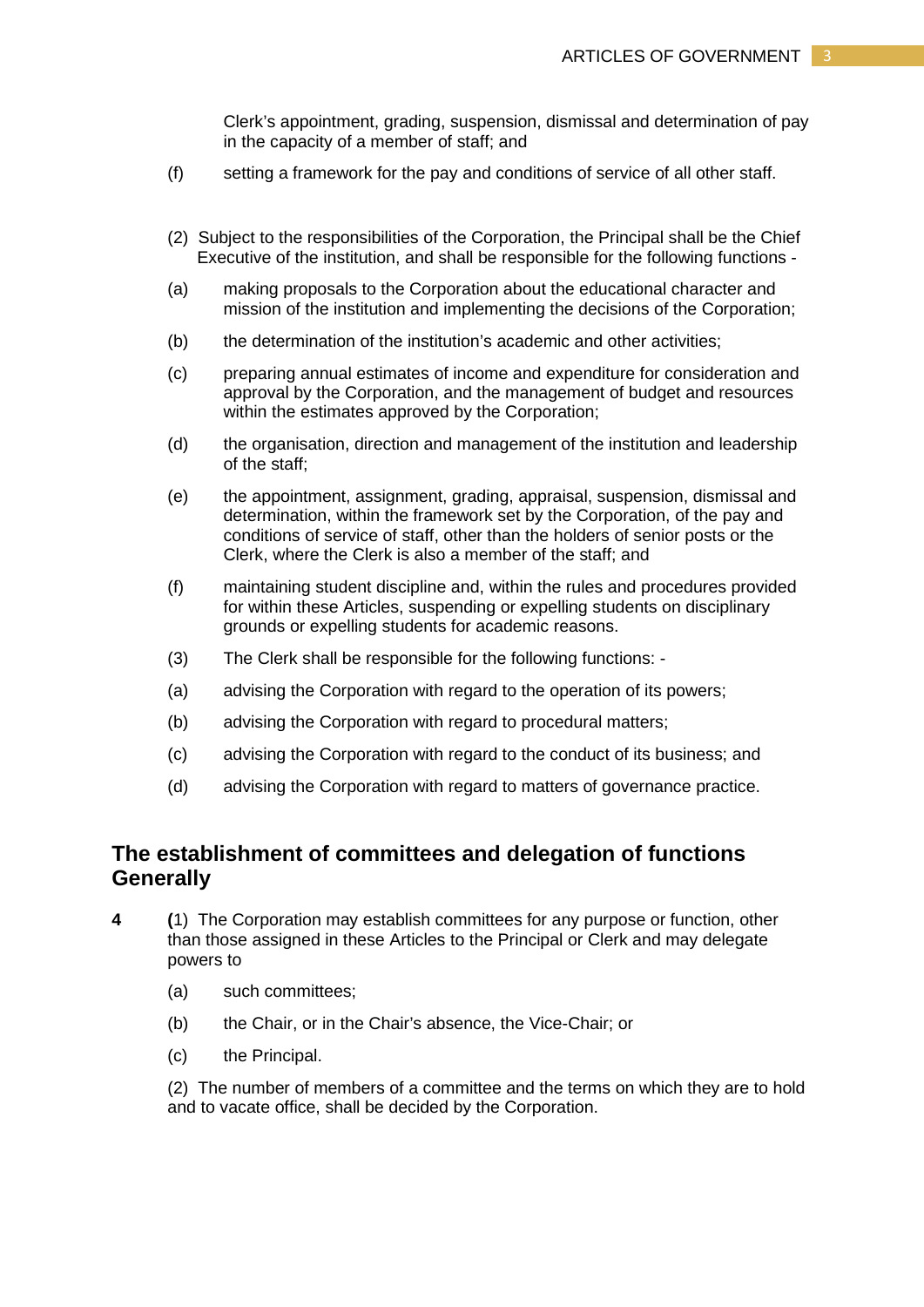(3) The Corporation may also establish committees under collaboration arrangements made with other further education institutions or maintained schools (or with both), and such joint committees shall be subject to any regulations made under section 166 of the Education and Inspections Act 2006 governing such arrangements.

# **The search committee**

- **5** (1) The Corporation shall establish a committee, to be known as the "search committee", to advise on -
	- (a) the appointment of members (other than as a parent, staff or student member); and
	- (b) such other matters relating to membership and appointments as the Corporation may ask it to.

(2) The Corporation shall not appoint any person as a member (other than as a parent, staff or student member) without first consulting and considering the advice of the search committee.

(3) The Corporation may make rules specifying the way in which the search committee is to be conducted. A copy of these rules, together with the search committee's terms of reference and its advice to the Corporation, other than any advice which the Corporation is satisfied should be dealt with on a confidential basis, shall be published on the institution's website and shall be made available for inspection at the institution by any person during normal office hours.

(4) The Corporation shall review regularly all material excluded from inspection under paragraph (3) and shall make any such material available for inspection where it is satisfied that the reason for dealing with the matter on a confidential basis no longer applies, or where it considers that the public interest in disclosure outweighs that reason.

## **The audit committee**

**6** (1)The Corporation shall establish a committee, to be known as the "audit committee", to advise on matters relating to the Corporation's audit arrangements and systems of internal control.

(2) The audit committee shall consist of at least three persons and shall operate in accordance with any requirements of the Secretary of State.

# **Composition of committees**

**7** Any committee established by the Corporation, other than the committee referred to in article 10, may include persons who are not members of the Corporation.

#### **Access to committees by non-members and publication of minutes**

**8** The Corporation shall ensure that: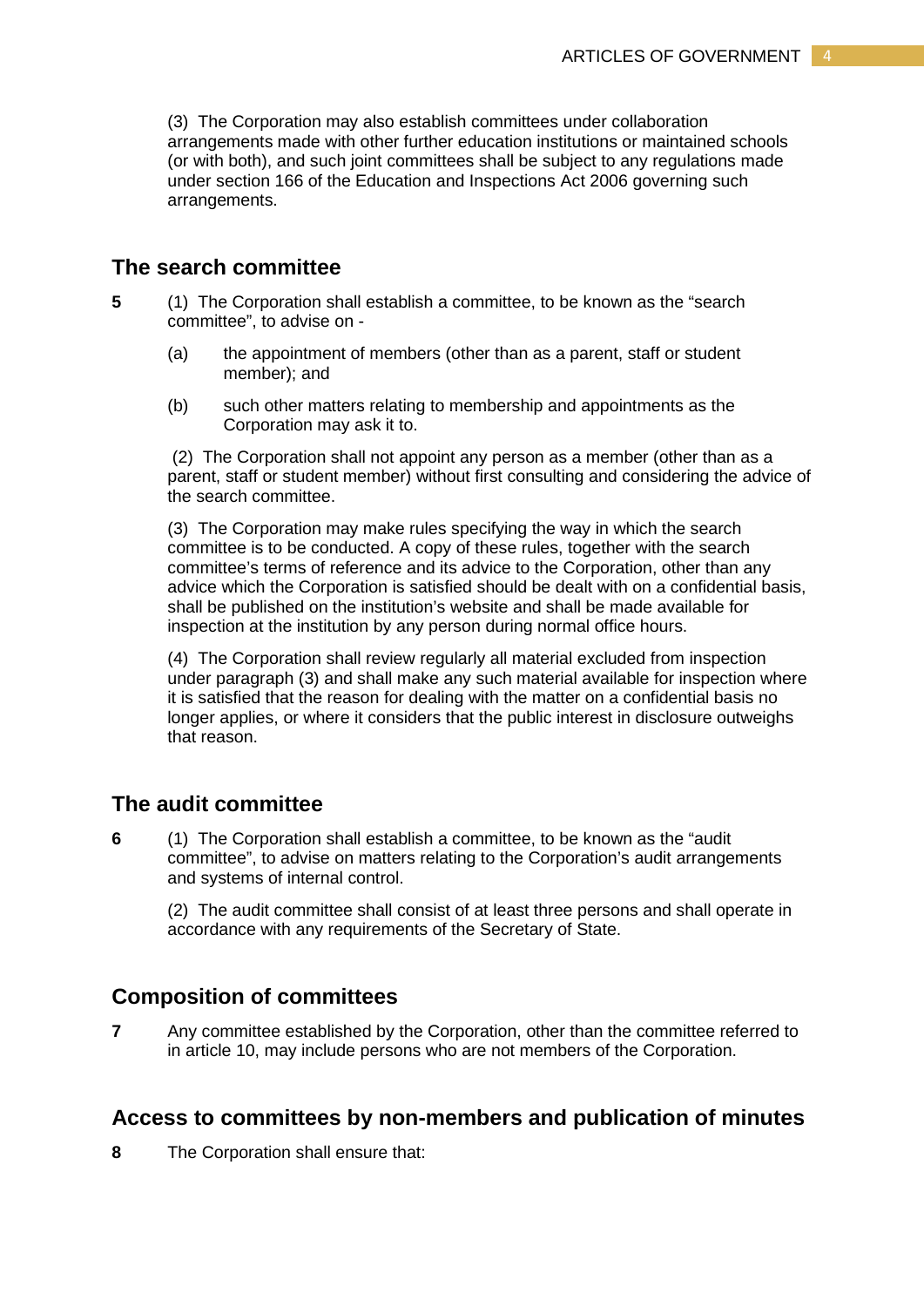- (a) a written statement of its policy regarding attendance at committee meetings by persons who are not committee members; and
- (b) the minutes of committee meetings, if they have been approved by the Chair of the meeting,

are published on the institution's website and made available for inspection at the institution by any person, during normal office hours.

## **Delegable and non-delegable functions**

**9** The Corporation shall not delegate the following functions -

- (a) the determination of the educational character and mission of the institution;
- (b) the approval of the annual estimates of income and expenditure;
- (c) the responsibility for ensuring the solvency of the institution and the Corporation and for safeguarding their assets;
- (d) the appointment of the Principal or holder of a senior post;
- (e) the appointment of the Clerk, (including, where the Clerk is, or is to be, appointed as a member of staff the Clerk's appointment in the capacity of a member of staff); and
- (f) the modification or revocation of these Articles.
- **10** (1) The Corporation may not delegate
	- (a) the consideration of the case for dismissal, and
	- (b) the power to determine an appeal in connection with the dismissal

of the Principal, the Clerk or the holder of a senior post, other than to a committee of members of the Corporation.

(2) The Corporation shall make rules specifying the way in which a committee having functions under paragraph (1) shall be established and conducted.

- **11** The Principal may delegate functions to the holder of any other senior post and to any member of the Executive Management Teamother than -
	- (a) the management of budget and resources; and
	- (b) any functions that have been delegated to the Principal by the Corporation.

## **Appointment and promotion of staff**

- **12** (1)Where there is a vacancy or expected vacancy in a senior post, the Corporation may -
	- (a) advertise the vacancy nationally; and
	- (b) appoint a selection panel consisting of -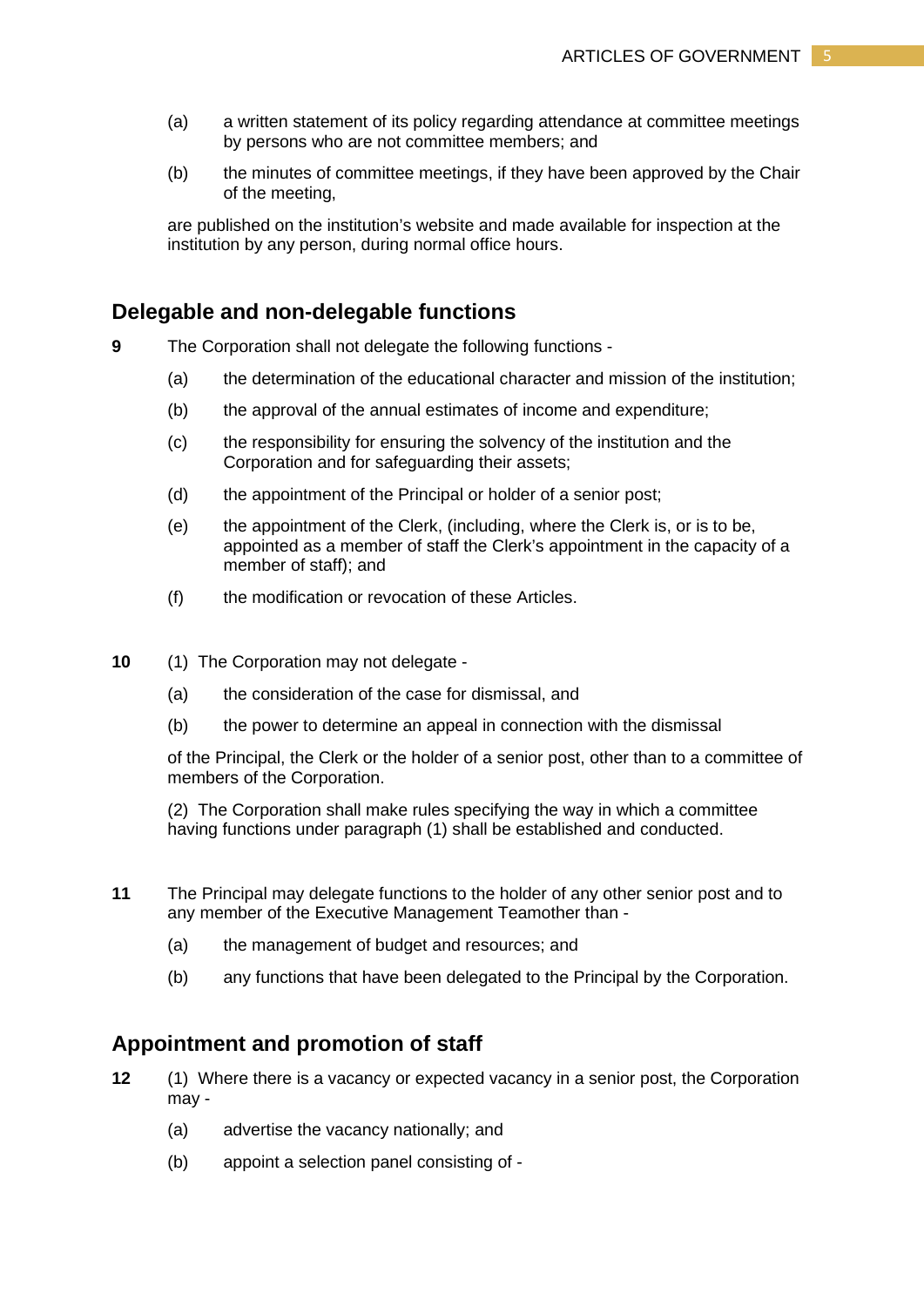- (i) at least five members of the Corporation including the Chair or the Vice-Chair or both, where the vacancy is for the post of Principal ; or
- (ii) the Principal and at least three other members of the Corporation, where the vacancy is for any other senior post.

(2) The members of the selection panel shall -

- (a) decide on the arrangements for selecting the applicants for interview;
- (b) interview the applicants; and
- (c) where they consider it appropriate to do so, recommend to the Corporation for appointment one of the applicants they have interviewed.

(3) If the Corporation approves the recommendation of the selection panel, that person shall be appointed.

(4) If the members of the selection panel are unable to agree on a person to recommend to the Corporation, or if the Corporation does not approve their recommendation, the Corporation may make an appointment itself of a person from amongst those interviewed, or it may require the panel to repeat the steps specified in paragraph (2), with or without first re-advertising the vacancy.

(5) Where there is a vacancy in a senior post or where the holder of a senior post is temporarily absent, until that post is filled or the absent post holder returns, a member of staff -

- (a) may be required to act as Principal or in the place of any other senior post holder; and
- (b) if so required, shall have all the duties and responsibilities of the Principal or such other senior post holder during the period of the vacancy or temporary absence.
- **13** The Principal shall have responsibility for selecting for appointment all members of staff other than -
	- (a) senior post holders; and
	- (b) where the Clerk is also to be appointed as a member of staff, the Clerk in the role of a member of staff.

#### **Rules relating to the conduct of staff**

**14** After consultation with the staff, the Corporation shall make rules relating to their conduct.

#### **Academic freedom**

**15** In making rules under article 14, the Corporation shall have regard to the need to ensure that academic staff at the institution have freedom within the law to question and test received wisdom, and to put forward new ideas and controversial or unpopular opinions, without putting themselves at risk of losing their jobs or any privileges which they may enjoy at the institution.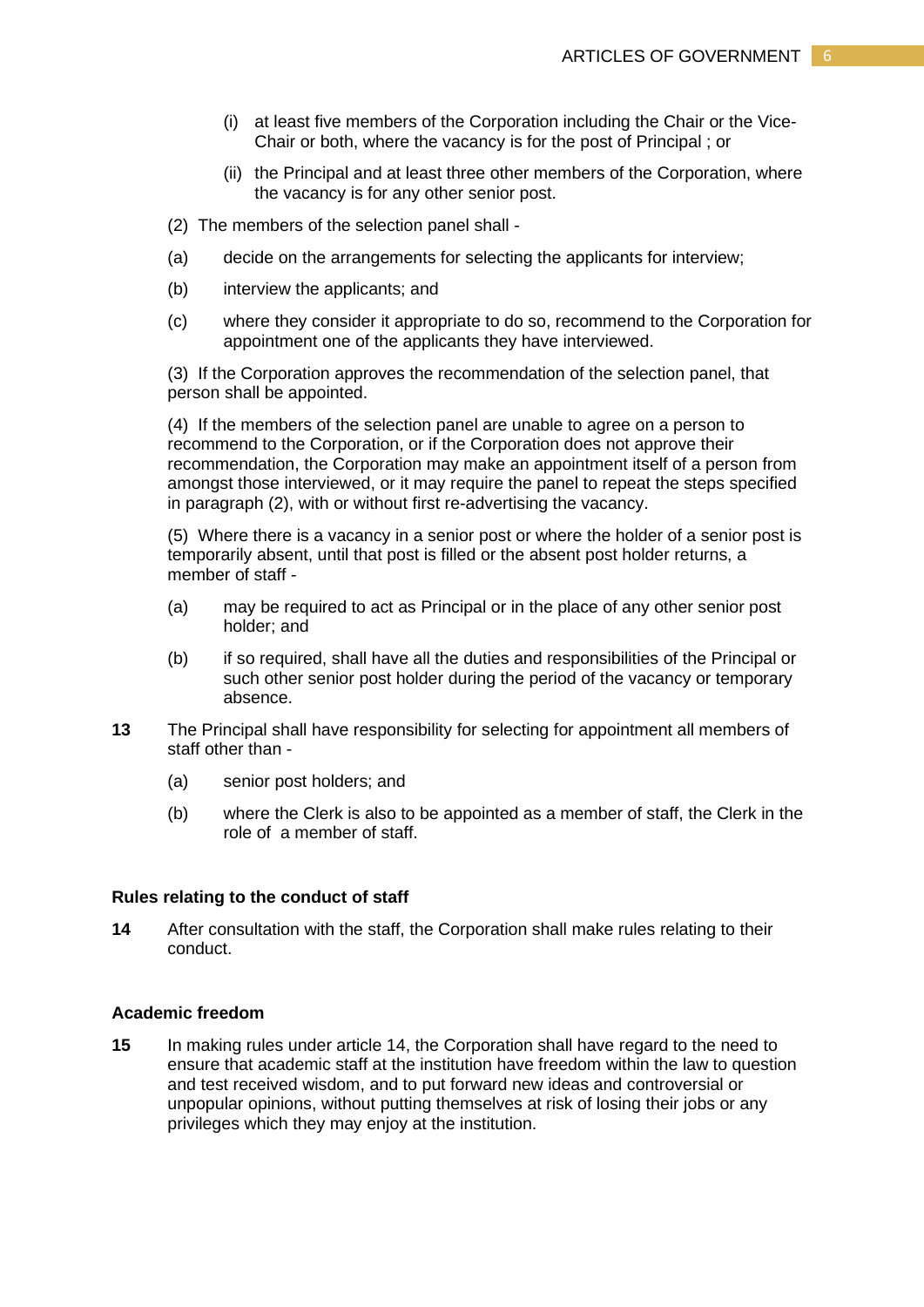#### **Grievance, suspension and disciplinary procedures**

- **16** (1)After consultation with staff, the Corporation shall make rules setting out:
	- (a) grievance procedures for all staff;
	- (b) procedures for the suspension of all staff; and
	- (c) disciplinary and dismissal procedures for
		- (i) senior post-holders, and
		- (ii) staff other than senior post-holders

and such procedures shall be subject to the provisions of articles 3(1)(e), 3(2)(e), 9(d), 9(e), 10(1) and 17.

(2) Any rules made under paragraph (1)(b) shall include provision that where a person has been suspended without pay, any appeal against such suspension shall be heard and action taken in a timely manner.

(3) Any rules made under paragraph (1)(c)(i) shall include provision that where the Corporation considers that it may be appropriate to dismiss a person, a preliminary investigation shall be conducted to examine and determine the case for dismissal.

#### **Suspension and dismissal of the Clerk**

**17** (1)Where the Clerk is also a member of staff at the institution, the Clerk is to be treated as a senior post holder for the purposes of article 16(c).

(2) Where the Clerk is suspended or dismissed under article 16, that suspension or dismissal shall not affect the position of the Clerk in the separate role of Clerk to the Corporation.

### **Students**

- **18** (1) Any students' union shall conduct and manage its own affairs and funds in accordance with a constitution approved by the Corporation and no amendment to, or rescission of, that constitution, in part or in whole, shall be valid unless approved by the Corporation.
	- (2) The students' union shall present accounts annually to the Corporation.

(3) After consultation with representatives of the students, the Corporation shall make rules concerning the conduct of students, including procedures for their suspension and expulsion (including expulsion for an unsatisfactory standard of work or other academic reason).

#### **Financial matters**

**19** The Corporation shall set the policy by which the tuition and other fees payable to it are determined, subject to any terms and conditions attached to grants, loans or other payments paid or made by the Secretary of State.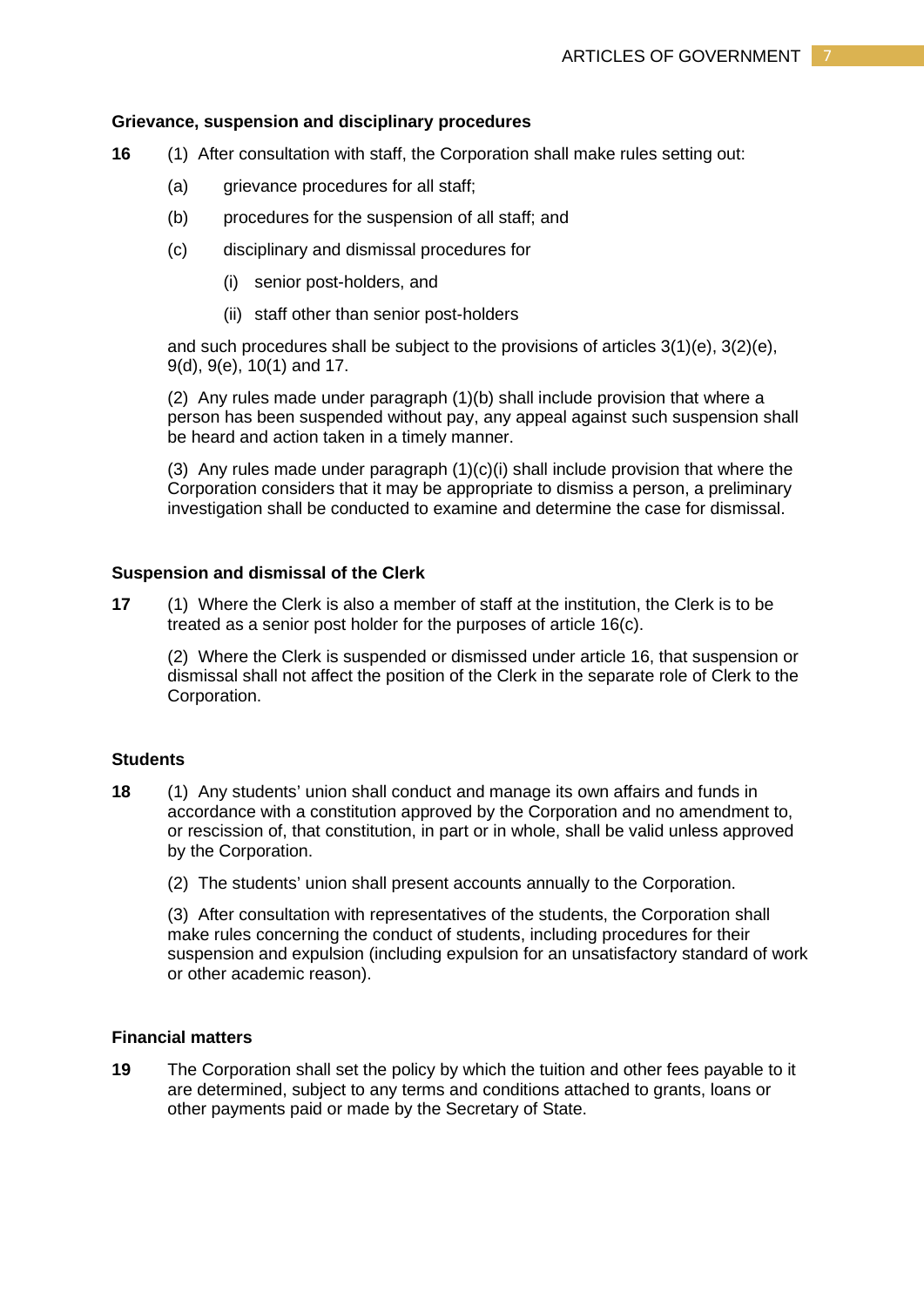#### **Co-operation with the Secretary of State's auditor**

**20** The Corporation shall co-operate with any person who has been authorised by the CE of Skills Funding to audit any returns of numbers of students or claims for financial assistance and shall give any such person access to any documents or records held by the Corporation, including computer records.

#### **Internal audit**

**21** (1) The Corporation shall, at such times as it considers appropriate, examine and evaluate its systems of internal financial and other control to ensure that they contribute to the proper, economic, efficient and effective use of the Corporation's resources.

(2) The Corporation may arrange for the examination and evaluation mentioned in paragraph (1) to be carried out on its behalf by internal auditors.

(3) The Corporation shall not appoint persons as internal auditors to carry out the activities referred to in paragraph (1) if those persons are already appointed as external auditors under article 22.

## **Accounts and audit of accounts**

- **22** (1) The Corporation shall
	- (a) keep proper accounts and proper records in relation to the accounts; and
	- (b) prepare a statement of accounts for each financial year of the Corporation.
	- (2) The statement shall -
	- (a) give a true and fair account of the state of the Corporation's affairs at the end of the financial year and of its income and expenditure in the financial year; and
	- (b) comply with any directions given by the Secretary of State as to the information to be contained in it, the manner in which the information is to be presented, the methods and principles according to which it is to be prepared and the time and manner of publication.

(3) The accounts and the statement of accounts shall be audited by external auditors appointed by the Corporation in respect of each financial year.

(4) The Corporation shall not appoint persons as external auditors in respect of any financial year if those persons are already appointed as internal auditors under article 21.

(5) Auditors shall be appointed and audit work conducted in accordance with any requirements of the Secretary of State.

(6) The "financial year" means the first financial year and, except as provided for in paragraph (8), each successive period of twelve months.

(7) The "first financial year" means the period from the date the Corporation was established up to the second 31st July following that date, or up to some other date which has been chosen by the Corporation with the Secretary of State's approval.